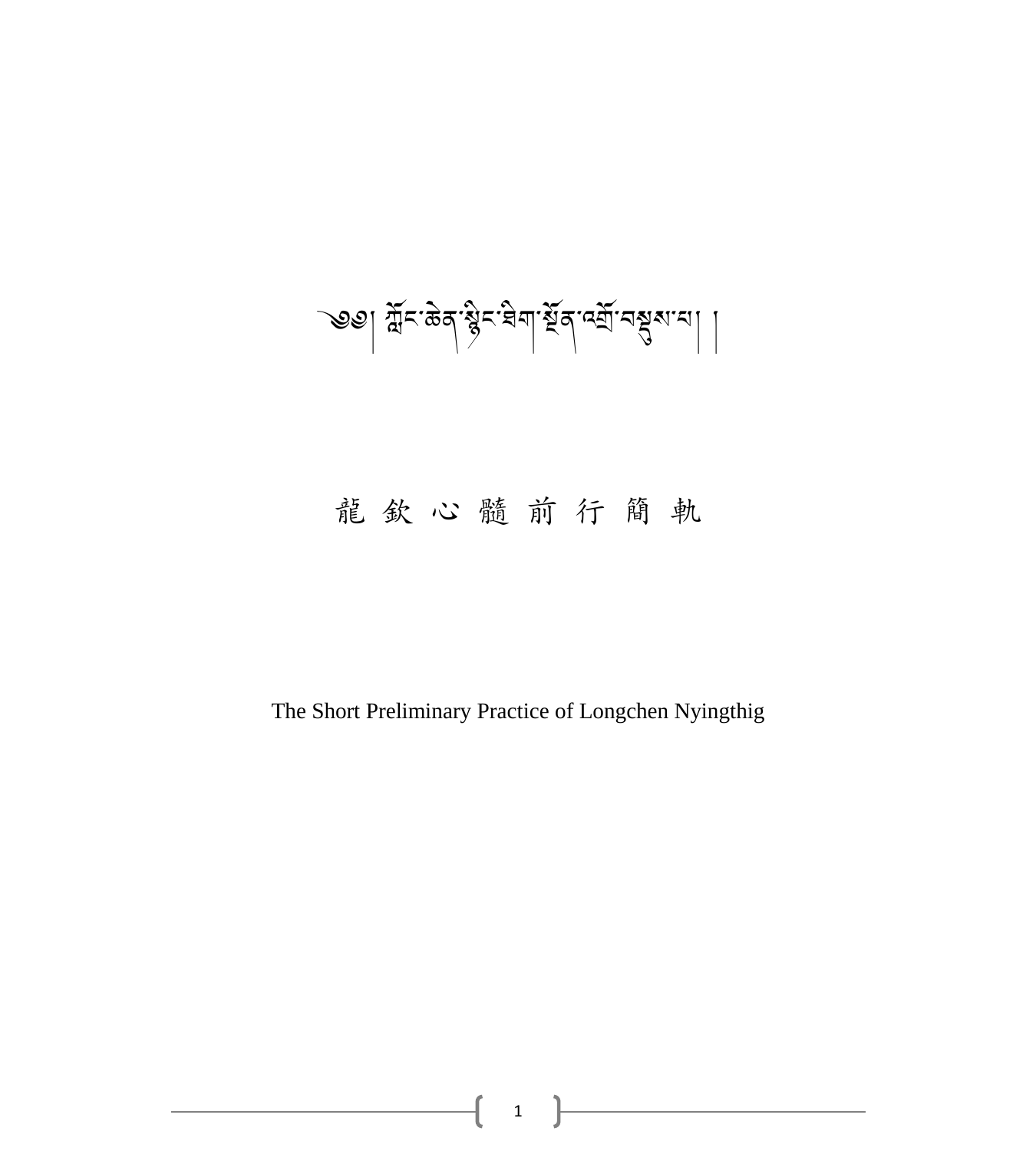本師釋迦摩尼佛祈禱文, Shakyamuni Buddha Prayers

ঘনম'মানম'ষ্ট্ৰনাম'ই'পুশূৰ্ব'ইনাম'মু'নব্ভুনমা

塔克 突及 沙吉 如思充〔方便大悲出生釋迦族〕 THAB-KHE THUG-JE SHAKYE RIG-SU THRUNG To you who knows the method (for liberation of sentient beings) and (who is) compassionate, born of the Shakyan race,

### ঘাৰৰ গ্ৰীষ মী শ্ৰম নৰ্দ, গ্ৰী শ্ৰম নহয় কৰা না

善解 目突 度及 崩炯巴〔毀滅諸魔無敵勝利者〕 ZHEN KYEE MI THUB DUD KYI PUNG JOM PA Who cannot be conquered by others, who overcomes the demonic forces,

# <u>না</u>ম ২ ট্রি.স্ট্রিন, ব্রুপ্রের, বার্ড, ব্রুটি, বার্ড, ব্রি

色皆 論波 達為 及比古〔宛如金山妙莊嚴之身〕 SER KYI LHUN PO TA WUR JID PE KU Whose body is radiant like golden Mount Sumeru,

#### ৻ঀয়ৢ৾ঽ৾<sup>৽</sup>য়ৣ৾৾৽৸ৗৣ৾৾ঀৣ৾ৼ৾৴<sub>৸</sub>য়৾য়ৢয়৾ৼঀড়৻৸ৢয়

沙及 加波 卻拉 恰擦洛〔釋迦牟尼王前敬頂禮〕 SHA KYE GYAL PO KHYOD LA CH'AG TSHAL LO King of the Shakyas, I pay homage,

#### চূড়া ধুঞ্জাৰ প্ৰাৰ্থ কৰা কৰা প্ৰাৰ্থ

達亚塔 嗡 目尼 目尼 瑪哈目納耶 所哈 TADYATHA OM MUNI MUNI MAHA MUNAYE SOHA

#### ব্দ, নাপৰাৰ মুৰ বৰুৱা এছ গ্ৰাম্বাৰ বিষয়ে নাপৰ

德沙 這界 根及 突解當〔善逝及其佛子共發心〕 DE SHEG SE CHE KUN KYI THUG KYED TANG By (the power of) the intentions of the Bliss-gone (Buddha) and all of his children,

#### য়হ্ন'ন'ষ্ক্লিক'নমাট্টৰ'নষ্ট'ৰ্ম'নন্দি'ম্ব্ৰমা

雜巴 悶浪 欽則 尼貝提〔事業願力悲智及威力〕 DZED PA MON LAM KHYEN TSE NÜ PE THÜ

By the might of enlightened deeds, aspirations, wisdom, compassion, and power.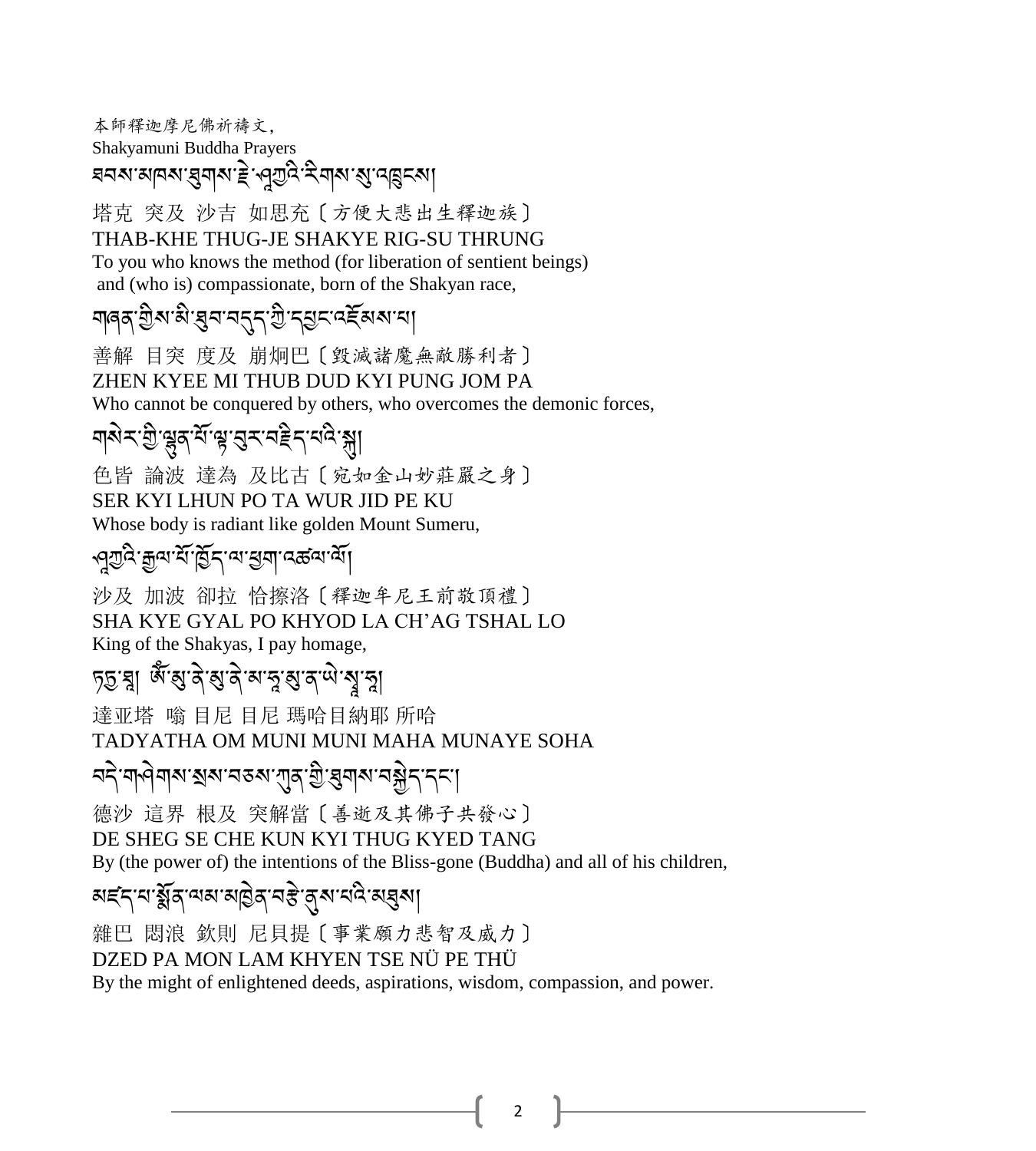# ন্ন'ৰ্মন্'ঊ্ৰ'ন্মু'ন্মুন্ম'ৰ্ক'ন্ম'ন্

喇美 耶西 及處 及扎瓦〔皆由無上智慧所幻化〕 LA MED YE SHEY GYU THRUL CHI DRA WA Which are the illusory manifestation of the unexcelled wisdom (of the Buddha).

# ন্দ্রিশ্বিম বন্না মঁনাম ব্রুম বমর্শনা

迭扎 闊那 達索 久瓦秀〔唯愿我等成就如是位〕 TE DRA KHO NAR DAG SOG GYUR WAR SHOG May I and others become the very same.

蓮師七句祈禱文, Seven Line Prayer

# ৃ হ্নুঃ ॲিক্কুব্'খুন'ট্ৰীব্'ব্ৰুন'ভ্ৰুন'মক্কৰ্মাঃ

吽! 鄔金 尤記 努將倉〔鄔金淨土西北域〕 HUNG ORGYEN YUL KYI NUB CHANG TSHAM HUNG! In the northwest of the country of Oddiyana,

#### মহ্ন'নী'মহ'য়ুঁহ'য়াঁঅঃ

貝瑪 給薩 東波拉〔蓮花花莖蓮胚上〕 PADMA KE SAR DONG PO LA (born) on the pistil stem of a lotus

# খামক্তবামৰ্ক্তবা নী দুৰ্নিখ ব্ৰুমাণ কৰি স

雅參 丘給 吳祝涅〔稀有殊勝妙成就〕 YA TSHEN CH'OG KI NGÖ TRUB NYEY Endowed with the marvelous supreme attainment,

# ঘহ্ন ব্ৰুন নাৰ্ম ৰৈ ৰাজ্য আৰ

貝瑪 窘涅 些殊札〔得大名稱蓮花生〕 PADMA JUNG NE ZHEY SU TRAG Renowned as the Lotus-Born

# ব্দিম্ নৃষ্ণাৰ্ত্ত ৰাম্বিলি আৰু বিদ্যালয়

扣都 康卓 忙波夠〔空行圍繞於周圍〕 KHOR TU KHA DRO MANG PÖ KOR Surrounded by a retinue of many dakinis,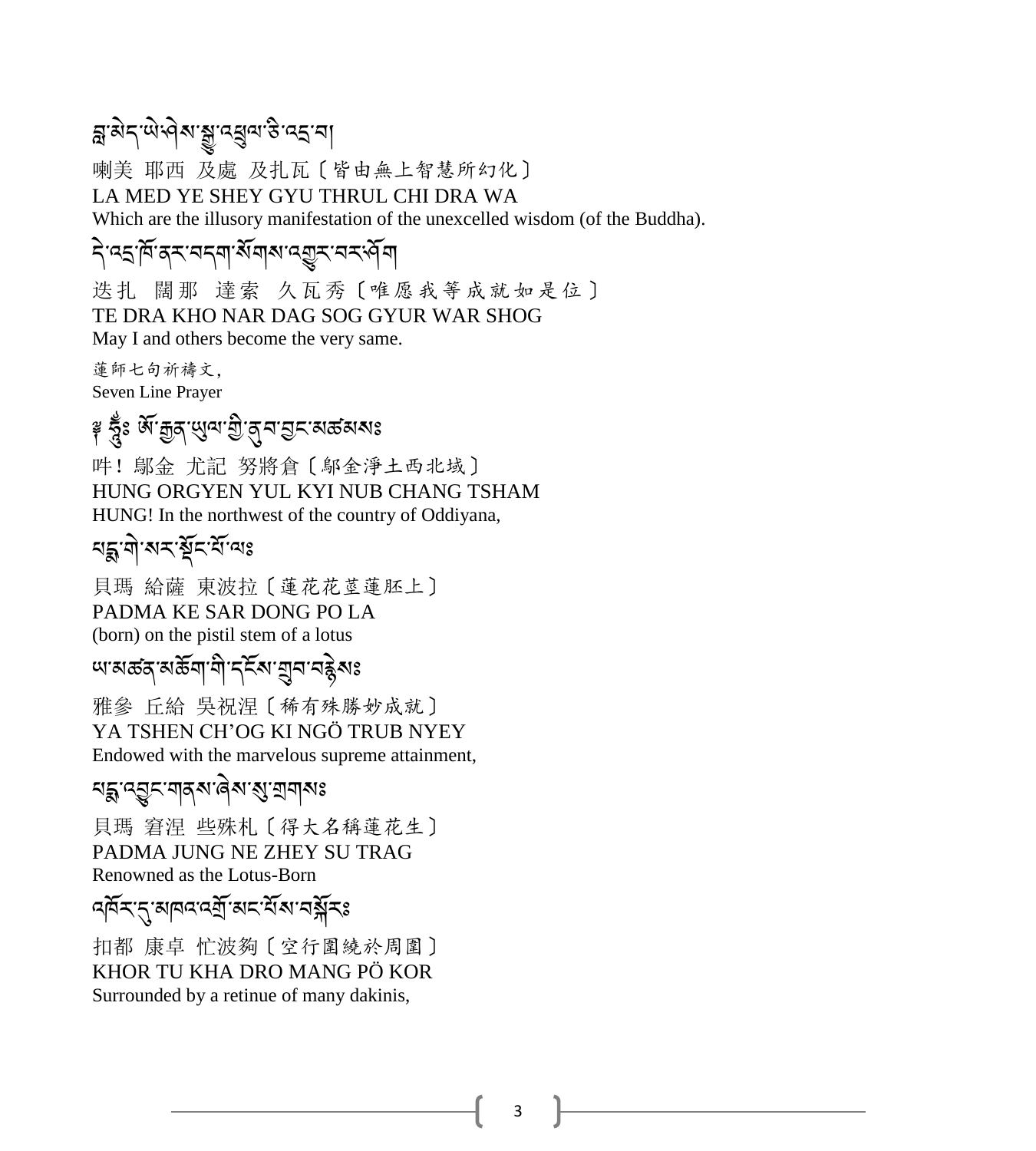# ছিন্:শ্ৰু:ইম'ম্ভ্ৰ'নখৰ অৱ্ল'গ্ৰ

切記 皆絲 達祝吉〔我如本尊勤修持〕 KHYED KYI JEY SU DAG DRUB KYI Following you I shall practice;

ঠ্রির শ্রীষ্ম বহ্লব শ্রীষ্ম বার্মবায়

欽吉 拉契 沙思梭〔祈請降臨賜加持〕 CHIN KYEE LAB CH'IR SHEG SU SOL Please come and Bless (me)

# <u>ন্মু:বুংগুই, বুং</u>

咕嚕 貝瑪 思地吽 GURU PADMA SIDDHI HUNG

祈禱傳承上師, Prayers to Lineage Lamas (Teachers)

ৃ শুন্'নৰ্ন'ইন'ৰ্মৰ্ম'ন্ম্মু'ৰ্মন'|

棍桑 埵森 嘎繞 悉日桑〔普賢如來金剛薩埵極喜尊〕 KUN ZANG DOR SEM GA RAB SHI RI SING To Samantabhadra, Vajrasattva, Prahevajra, Shrisingha,

# ঘহ্ল'শ্বাই'ব্বহ্ম'ষ্টৃপ্ৰৃশ্ব্

貝瑪 噶日 及崩 尼西啊〔西日桑哈蓮師二十五君臣〕 PADMA KA RA JE BANG NYI SHU NGA And to Padmakara (and his) twenty-five (disciples): King and subjects,

# *ষ* ব্ৰেম নাৰ্ত্ত মানাৰ বিদ্যুত্ত বিদ্যুত্ত স্থা

索斯 努拿 迭敦 加雜索〔索斯努拿一百零八伏藏師〕 SO ZUR NUB NYAG TER TON GYA TSA SOG To So, Zur, Nub, Nyak and the hundred Dharma Treasure Discoverers, etc.,

#### ষশ্যমন্ত্ৰীসম্ভ্ৰাস্কৰ অসমৰাজ্যৰ ক্ষেত্ৰ

噶迭 喇嘛 南拉 梭哇迭〔祈禱教傳伏藏二傳承上師〕 KA TER LA MA NAM LA SOL WA DEB I pray to you, the Lamas of (the lineages of) canonical and Dharma Treasure Teachings,

4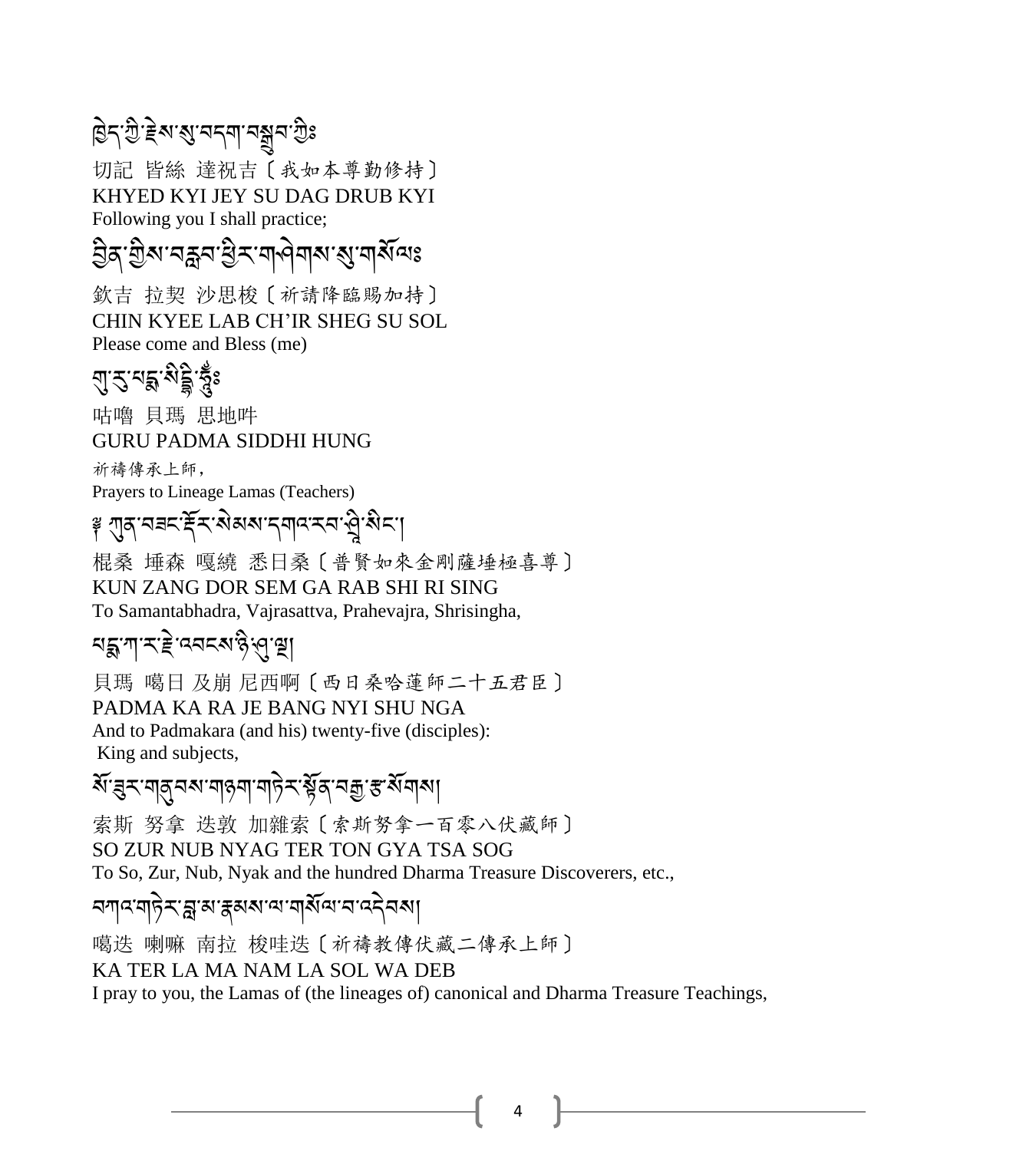# ়বইম'ন্লীহ'মইঁম'ঘই'ক্কুৰ্'হ্ৰ্মা'মৰ্ক্টনা'ন্নষ্টিম'হ্হ'

藏林 茲比 見諸 卻尼當〔世間二勝以及六莊嚴〕 DZAM LING DZEY PE GYEN TRUG CH'OG NYEE TANG

The Six Ornaments, the adornments of the Jambu continent, and the Two Supreme Ones:

#### इ्याबाद्दे:खुदाईयाबाअञ्ज्ञायवे:ब्राह्मसदय्पदा

突解 龍埵 念貝 特啊樣〔雖悟教證平等及慈悲〕

#### THUG JE LUNG TOG NYAM PE THU NGA YANG

You who are endowed with compassion, learning and realization equal to them, yet

#### ব্ৰম্ম শ্ৰিন্'ন্ম'খ্ম'শ্ৰুম'ব্ৰন্থ, ব্লুন্ম'ৰ্লুমা

納抽 但巴 熱貝 杜殊及〔隱身殊勝森林淨行者〕 NAG THROD TAM PAR REY PE TUL ZHUG KYEE By practicing in secret in the midst of sacred forced forests,

# ব্দৰ্শ বৰ্ষৰাস্ত্ৰী সম্ভিত্য কৰি বিদি

闊跌 秋古 作貝 龍欽巴〔圓滿輪涅法身龍欽巴〕 KHOR DE CH'Ö KUR DZOG PE LONG CH'EN PA Accomplished the perfection of samsara and Nirvana as the Dharmakaya Longchenpa,

#### ৼ্রি'ষ্টন্'ৰ্ন্ন'ৰ্ন্নম'ন'ন্মন্ন'ন্ন্ন্নমা

智美 喔色 沙拉 梭哇迭〔無垢光尊座前敬祈禱〕 TRI MED OD ZER ZHAB LA SOL WA DEB Trime Odzer, at your feet I pray. ক্মভ্যু শূৰ্ষ প্ৰত্নিত্ৰ বৰ্ষী আৰু স্বাস্থ্য স্বাস্থ্য স্বাস্থ্য

# 西夏 根欽 卓拉 及則迭〔全知所知賜悲予有情〕

SHEY CHA KUN KHYEN DRO LA JEY TSE'I TER

(You) who know all the knowable, treasure of compassion for sentient beings,

#### ঽৢ৾৽য়ৼড়৻ৼ৾ঀৼ৸ৼ৸ৼ৸ৼ৸ৼ৸ৼ৸ৼ৸ৼ৸ৼ

智美 喔色 樣珠 突迭作〔無垢光之化身意伏藏〕 TRI MED OD ZER YANG TRUL THUG TER DZOD Remanifestation of Trimed Odzer and source of Mind-treasures,

#### হ্নি'নামন্মশ্লিন'ক্কি'ব্ৰুম'নামি'ক্লিম'না

喔薩 龍欽 南卡 難決巴〔光明龍欽虛空瑜伽士〕 OD SAL LONG CH'EN NAM KHE NAL JOR PA Sky yogi of the luminescent vast expanse;

5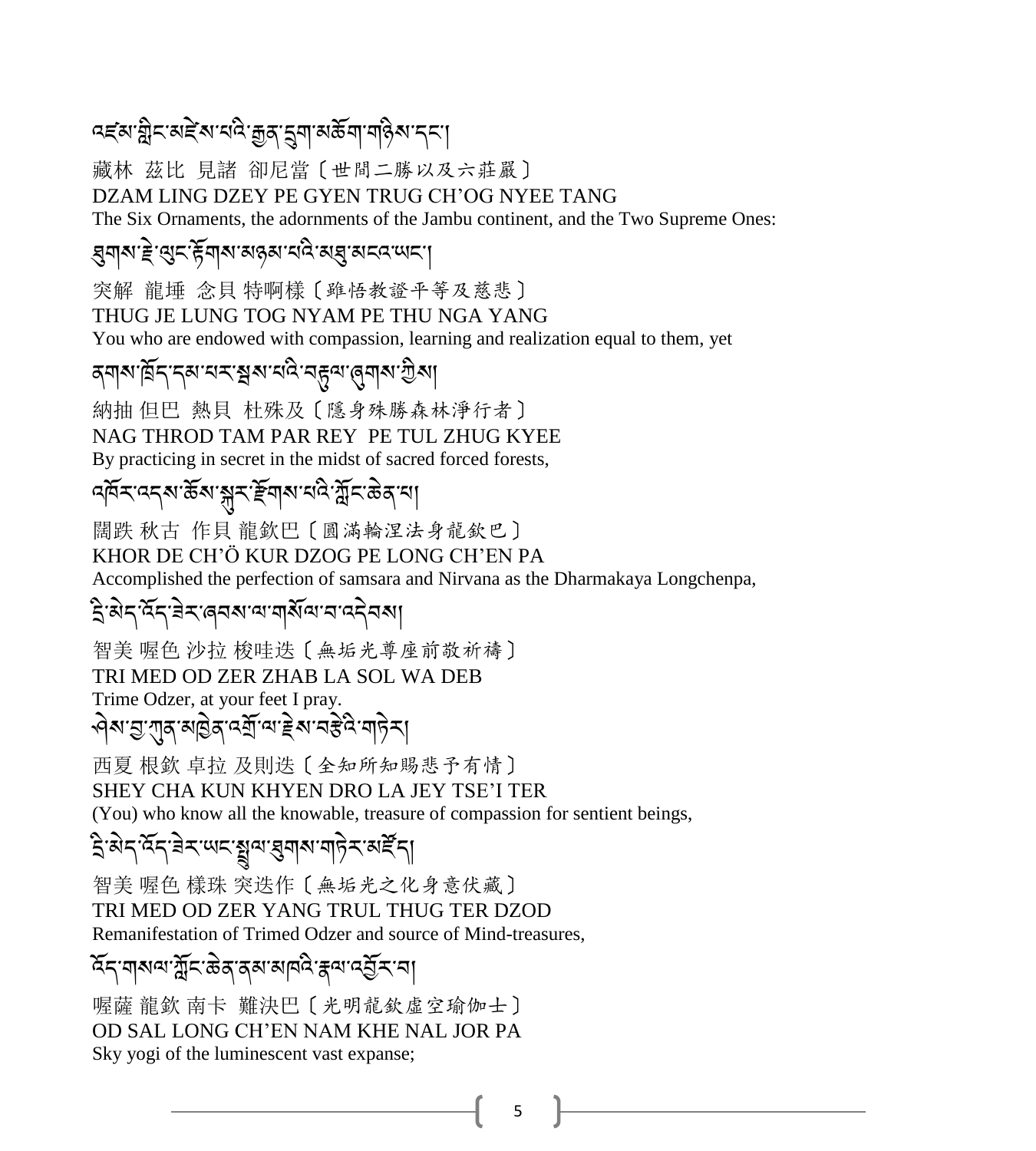# বইনাম'ঐন'ন্ন্নীন'নবি'ৰেনম'ন'নাৰ্মীন'ন'নেনীনমা

吉美 林巴 沙拉 梭哇跌迭〔持明無畏州前敬祈禱〕 JIG MED LING PE ZHAB LA SOL WA DEB Jigmed Ling-pa at your feet I pray

#### ্ঝ'নাঝুম'শ্যম্'মাট্টৰ'মহ্ক'ন্ত্ৰুন'নাম্ম'ট্টিমা

杜松 棍欽 貝瑪 炯尼及〔三世全知蓮花生大師〕 TÜ SUM KUN KHYEN PADMA JUNG NE KYEE By Padmasambhava, all knower of the three times,

#### <u> ब</u>न'गठे़≺'নন্মাশ্রঁ≺'মন্নেম্মল'ন্দি≺'ন্মুখ্যা

薩跌 達布 啊索 闊洛記〔授權伏藏教主轉輪王〕 ZAB TER DAG POR NGA SOL KHOR LÖ GYUR

Empowered as master of the profound dharma treasure, universal king of Dharma.

#### <u>য়ৼ৶ড়ৗ৻৻য়ৣ৾ৼ৻ৼ৻৻৻৻৻৻৻ৼ৾য়৾৻৻৻য়৾য়৻৻ড়৻৻৻৻ড়৻৸</u>

桑傑 林巴 樣主 熱慈羌〔隱持桑吉林巴之化身〕 SANG GYE LING PE YANG TRUL REY TSHUL CH'ANG Sanggye Lingpa, his manifestation who follows a hidden way

#### ্শ্ব্ৰাব্মহামাৰ্জ্যখন্ত্ৰাৰ্জ্যখন্ত্ৰী সম্পৰ্কী সম্বি

根桑 善盼 沙拉 梭哇迭〔根桑善攀足前敬祈禱〕 KUN ZANG ZHEN PHEN ZHAB LA SOL WA DEB Kungzang Zhenphen, at (your) feet (I) pray.

#### হিনা মৰ উৰু মুক্তি বুলি প্ৰাৰ্ট বিভিন্ন

喔門 秋及 央及 波掌納〔密嚴剎土法界宮殿中〕 OG MIN CH'Ö KYI YING KYI PHO TRANG NA In the Palace of Unexcelled Dharmadhatu,

### ন্ত্ৰা নাৰ্থ্য ৰাজ্য আৰু মুখ্য বিদ্যুতি বিদ্য

杜松 桑傑 棍及 窩臥尼〔三世諸佛總集之本性〕 TÜ SUM SANG GYE KUN KYI NGO WO NYID The essence of all the Buddhas of the three times.

# <u></u>হ্মেমৰাৰ্ক্টৰাক্গুমহিন'ৰ্মুম'ৰ্ষ্টৰ'ৰ্মহঁন'ৰা

讓森 秋古 文僧 敦雜巴〔直指自心法身引導者〕 RANG SEM CH'Ö KU NGON SUM TON DZED PA Who bring about the direct introduction to one's own mind, the Dharmakaya;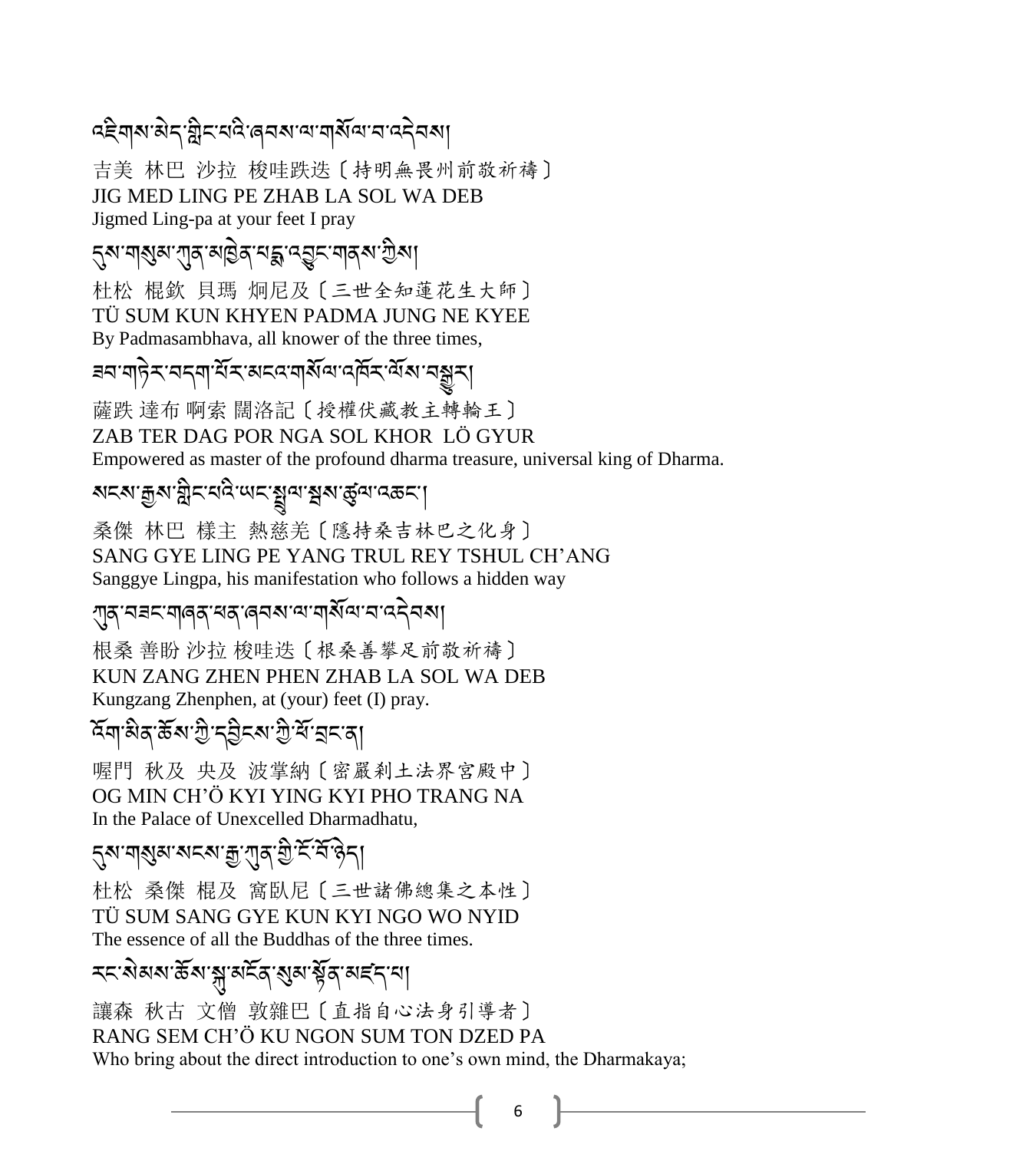#### इ'নন্দ্রাম'ক্করুম্ম'ন'মামিঅ'ন'ন্দ্রীসমা।

雜為 喇嘛 南拉 梭哇迭〔根本上師座前敬祈禱〕 TSA WE LA MA NAM LA SOL WA DEB The Root Lamas, to you I pray.

# ༈ དལ་འབྱོར་འདི་ནི་ཤིན་ཏུ་རྗེད་པར་དཀའ།

達覺 杜呢 深的 涅巴噶〔非常難得暇滿之人身〕 TAL JOR DI NI SHIN TU NYED PAR KA It is exceedingly difficult to obtain human life with (the eight) freedoms and (ten) endowments.

# ৡ৾য়ৼঀৢ৾ঽ৾ৼৄ৾ঽৼয়৸ৼৢ৾ড়ৼৼ৻

皆位 敦珠 托巴 基哇拉〔所能成就人身既獲得〕 KYEY WU'I TON DRUB THOB PAR KYUR WA LA When I have got the Chance to fulfill the aim of humanity,

# ঀাঝ'দ্ট'ৰ্দ্দ'ৰ্ম'ৰম্ব'ৰাজ্যৰ কা

噶跌 杜拉 盼巴 瑪主納〔若未利用此身於行持〕 KAL TE DI LA PHEN PA MA DRUB NA If I do not take advantage of it,

#### ཕྱི་འདི་ཡང་དག་འབྱོར་བར་ག་ལ་འགྱུར།

西地 揚大 決瓦 噶拉記〔未來如何能得善暇滿〕 CH'EE DI YANG TAG JOR WAR KA LA GYUR How can I get this opportunity afterwards?

# <u>ষী</u>ন'নাম্ভ্ৰম'ন্ক'ৰুম'ন্মৰ' শ্লীৰ'ন্ন'ন্ন

之桑 米達 敦個 真當扎〔三界輪迴無常如秋雲〕 SID SUM MI TAG TON KE TRIN TANG DRA The three worlds are impermanent as the clouds of autumn.

# বর্ম্রাব্দ্রিষ্ট্রাব্দ্রুর্মাব্দ্রাব্দ্রাব্দ্রাব্দ্রাব্দ্রা

卓為 解祈 噶拉 達當聰〔有情生死如同觀戲舞〕 DRO WE KYE CH'I KAR LA TA TANG TSHUNG The births and deaths of beings are like watching a dance.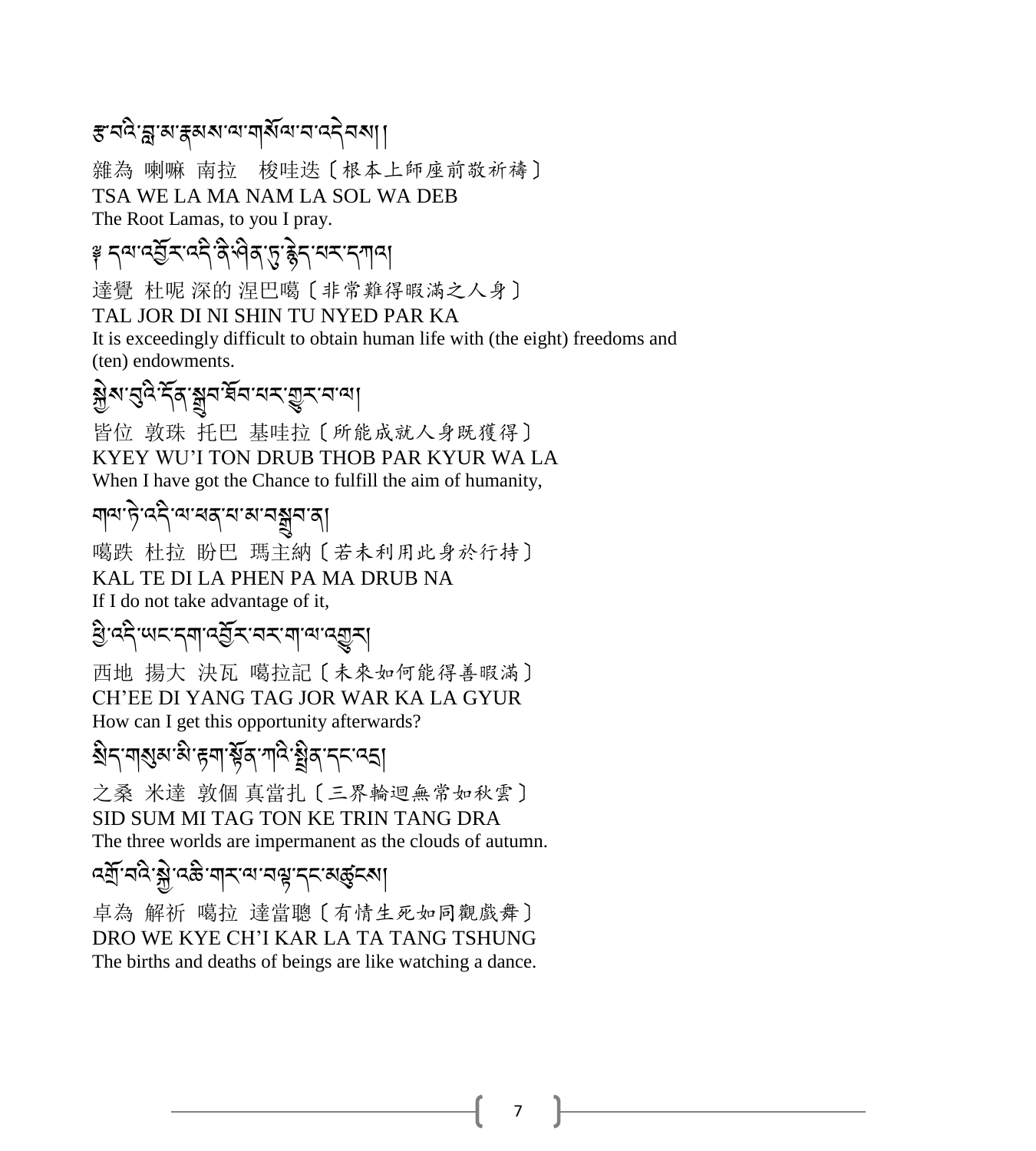# <u>ऄ</u>়ম ব্রেই ক্ট'ব্র্মা ব্রম মান্দ স্ট্রানা ব্রাস্থা

解為 策卓 南卡 洛扎迭〔眾生生命變化如閃電〕 KYEY WU'I TSHE DRO NAM KHE LOG DRA TE The speed of human lives is like lightning in the sky;

#### ২ি:নামম:বেনম:জ্ঞুমজ্জিম্'ন্মুম:মর্ম্র্যামান্ম্রা

日薩 巴起 身杜 尼決卓〔猶如山崖瀑布速疾行〕 RI ZAR BAB CH'U ZHIN TU NYUR GYOG DRO It passes swiftly as a stream down a steep mountain.

#### <u>্</u>নুম'গ্ৰীম'নম্ব্ৰুব'ব্ৰম'ক্লুঅ'ৰ্ম'ন্মুম'ৰা

杜及 念尼 加波 卓及納〔無常到時國王亦定死〕 TÜ KYEE NYEN NE GYAL PO DRO KYUR NA If, when his time comes, even a king should die,

# শ্ৰ্মৰ ষ্ট্ৰন্স মহন বিধাৰণৰ স্বাস্থ্য স্থা

龍決 雜當 念悉 及目章〔受用親友眷屬無可隨〕 LONG CHOD DZA TANG NYEN SHEY JEY MI DRANG His wealth and his friends and relatives shall not follow him;

#### སྗེས་བུ་དག་ནི་གར་གནས་གར་འགྲོ་ཡང་།

解悟 達尼 噶涅 噶卓樣〔無論有情行住於何處〕 KYEY WU TAG NI KAR NE KAR DRO YANG Wherever men go, wherever they remain,

# অম'ন্সীম'ম'নৰিন'্স'ইম'ম্ম'ন্মন'

烈努 住瑪 深度 及思章〔業力猶如影子而隨行〕 LE NI TRIB MA ZHIN TU JEY SU DRANG Karma like a shadow will follow them.

# য়ৼৼ ব্রাইনার্ড বিদ্রাজ্য বিদ্রা

者思 瑪如 旺給 解喔南〔執著三界無明之眾生〕 SED SID MA RIG WANG KEE KYE WO NAM Due to ignorance, craving, and becoming

# མི་དང་ལྷ་དང་ངན་སོང་རྣམ་གསུམ་པོ།

米當 拉當 安松 南森波〔人天以及下三惡道中〕 MI TANG LHA TANG NGEN SONG NAM SUM PO In the realms of men, gods, and the three inferior spheres,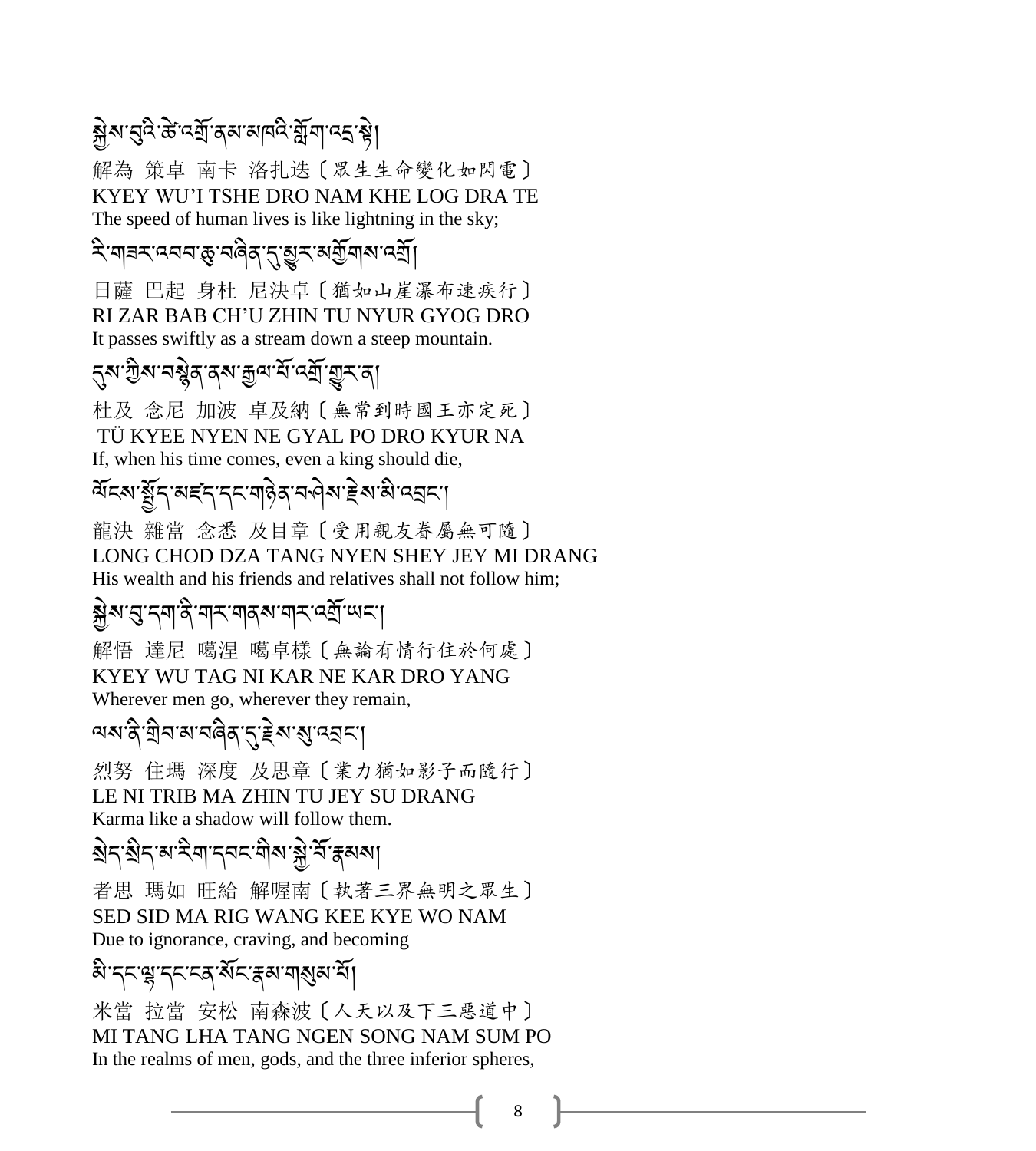### বর্ষ্রা বাস্থার্থী ব্রান্ত ব্রান্ত ব্রা

卓瓦 啊波 達杜 目克闊〔五道有情無知而輪迴〕 DRO WA NGA PO TAG TU MI KHE KHOR The five realms, beings revolve foolishly

#### དཔྗེར་ན་ར་མཁན་འཁོར་ལོ་འཁོར་བ་བཞིན།

配納 贊堪 闊洛 闊哇深〔猶如陶師轉陶工車盤〕 PER NA DZA KHEN KHOR LO KHOR WA ZHIN Like the turning of a potter's wheel.

1: 皈依,

Taking Refuge

# ৃ নৰ্শিক মঙ্কৰা নাৰ্থম নহী নাৰ্ত নাৰ্থমা কৰা নাৰ্থমা

棍秋 孫悟 迭謝 雜哇孫〔真實三寶善逝三根本〕 KON CH'OG SUM NGÖ DE SHEG TSA WA SUM The actual Three Jewels, the Three Root Sugatas,

# *इ*:द्वेन्द्रं चेनालेदे:न्द्रं चढ़ेव्हें चेन्द्रं चुन्द्रं कुनालेब्ब्ब्ध

札龍 替列 攘欣 江秋森〔風脈明點自性菩提心〕 TSA LUNG THIG LE'I RANG ZHIN CHANG CH'UB SEM The nature of the channels, energy and essence; Bodhicitta:

# হিঁ মৃত্যৰ বিৰ্ত্ত প্ৰদাস দূৰ পৰীত্ৰ কা

喔沃 攘欣 突傑 吉扣拉〔體性自性大悲壇城中〕 NGO WO RANG ZHIN THUG JE'I KYIL KHOR LA The mandala of the essence, nature and compassion;

# হ্যাঞ্জেন'শ্প্লীর্মান্ত প্রান্তঃ

江秋 寜波 哇杜 嘉速契 三遍〔從今直至菩提永皈依〕 CHANG CH'UB NYING PO'I PAR TU KYAB SU CH'I (repeat 3 times) To these I go for Refuge, until the attainment of the Bodhi-essence. 2.發菩提心, Developing Bodhicitta

# ৃ হ্যুঃ শ্বু:স্থ্রুদ্রারাঞ্জুদ্লবি:ছব্রাইমান্ত্রীসঃ

伙 那措 囊哇 秋迪 尊日記〔伙種種顯现水月幻化纹〕 HO: NA TSHOG NANG WA CH'U DE DZUN REE KYEE Ho! Deceived by myriad appearances like the reflection of the moon in water,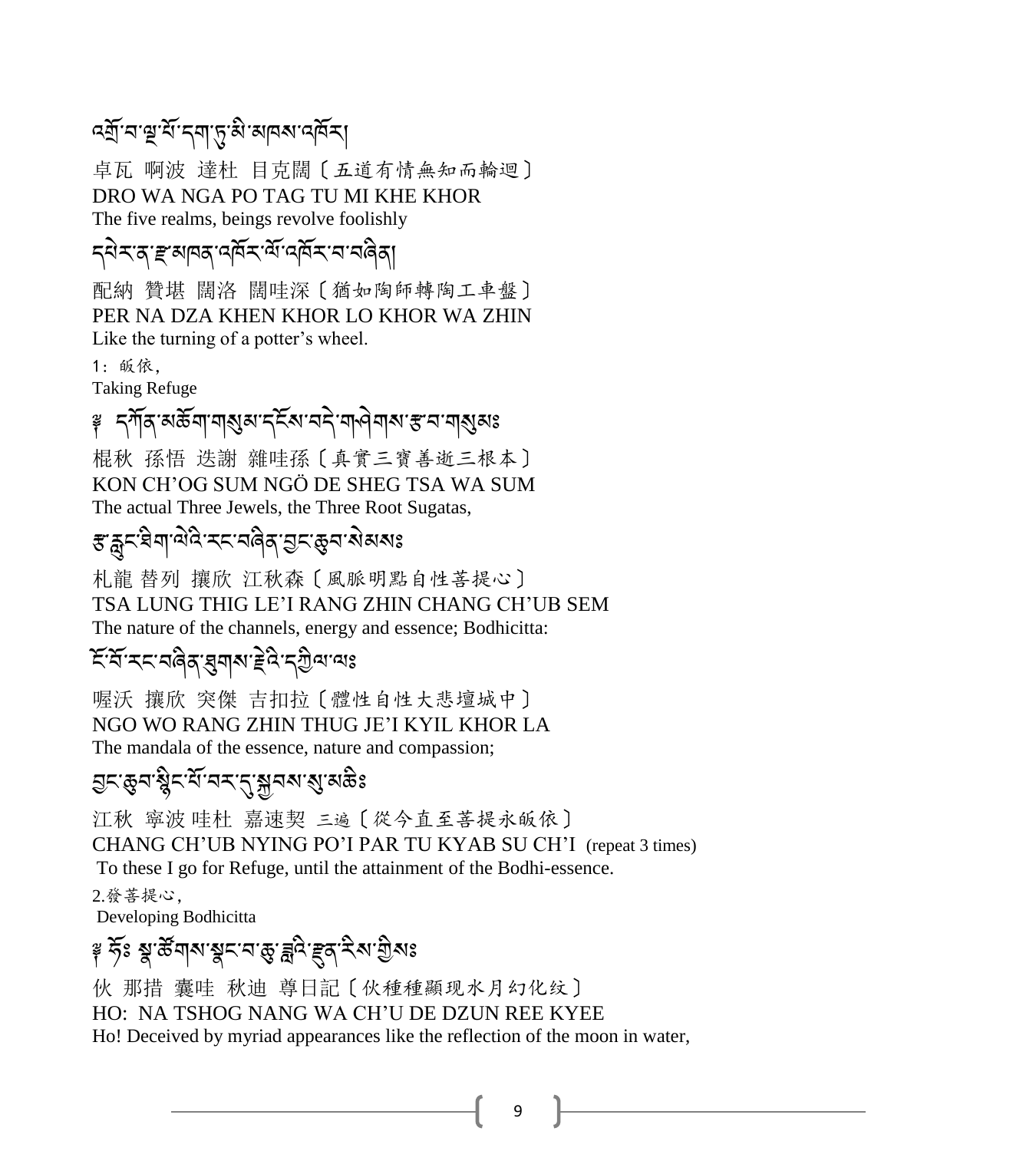# ব্দুৰ্শ্ন প্ৰাৰ্থী ৰ্ছিৰ্ $\mathcal{L}$ ৰ্থিপ্ৰস্থা পতৃঃ

扣哇 路固 久杜 嗆必卓〔相续漂泊輪迴眾有情〕 KHOR WA LU GU GYUD TU KHYAM PE DRO Sentient beings are wandering through the cyclic [samsaric] chain of lives;

#### རང་རིག་འོད་གསལ་དབྱིངས་སུ་ངལ་གསོ་ཕྱིརཱུྂཿ

攘日 喔萨 掦速 阿索契〔自證光明界中休息故〕 RANG RIG OD SAL YING SU NGAL SO'I CH'IR

In order for them to be at ease in the luminescent sphere of self-awareness.

#### *ಹ*ন্-মন্নৰি<sup>-</sup>ਘੈ'মমৰ্মাৰী মাৰাজীৱ দিঃ

擦美 旭意 昂内 森杰多 三遍〔於四無量之中而發心〕 TSHED MED ZHI YI NGANG NE SEM KYED TO (repeat 3 times)

I shall develop the Bodhicitta by contemplating on the 4 Boundless Attitudes.

3. 金剛薩垛修法, Purification by vajrasattva Recitation

# ঃ ঙ্গঃ নন্নান্টন'য় মন্ত্ৰী সূঃ

阿 達尼 塔瑪 記沃汝〔阿 於我凡庸頭頂上〕 AH: DAG NYID THA MAL CHI WO RU Ah! In my ordinary form, on the crown of my head,

# মন্দ্ৰান্ত্ৰ'ন্ন ক্ৰমেণ্ড কৰা সম্ভি

貝嘎 達威 丹吉威〔白蓮月垫之中央〕 PED KAR DA WE DEN KYI WÜ In the center of a white lotus and moon seat

# ঽঁ অম'ন্ন'ম'ৰ্ই'ই'ৰ্মমৰঃ

吽利 喇嘛 多傑森〔吽成金剛萨埵師〕 HUNG LE LA MA DOR JE SEM Is a Hung which turns into Guru Vajrasattva,

### *ন্*শৰ্মাৰাম্বাইমা ষ্ট্ৰন ক্লিয়া

嘎萨 龍決 左必固〔皎潔受用圓滿身〕 KAR SAL LONG CHOD DZOG PE KU Radiantly white, (in the form of) the Sambhogakaya,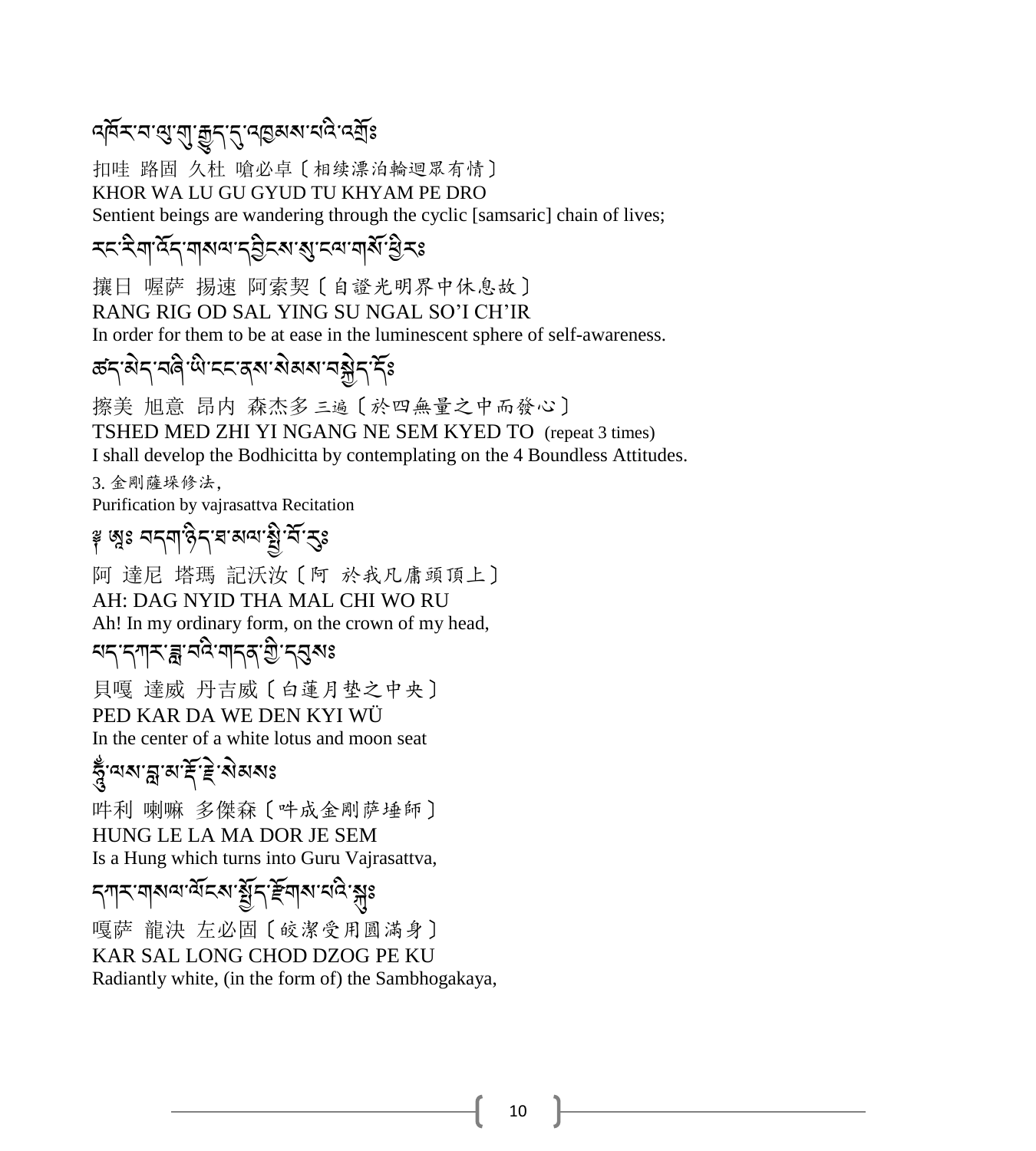# ই ইণ্ট্ৰ ইন্দ্ৰ ইন'ষ্ট্ৰমৰ ম'ন্ট্ৰনঃ

多傑 哲增 涅瑪徹〔雙運慢母持鈴杵〕 DOR JE TRIL DZIN NYEM MA THRIL Holding the Vajra and bell and embracing his consort,

### ৰ্ট্ৰিন্'ৰ'ক্লুনৰ'মাৰ্ম্মৰ'ফুঁন্ড

秋拉 加梭 度巴炯〔祈淨罪障皈依您〕 KHYOD LA KYAB SOL DIG PA JONG I implore your protection: purify my defilements.

#### বর্ত্র্যন্' মিষ্মা মের্মিন্স মন্দির বিশিষ্য

覺森 札布 托洛夏〔以猛悔心發露懺〕 GYOD SEM TRAG PÖ THOL LO SHAG I confess (my misdeeds) with strong repentance.

# ঔঠুপ্ৰ'জন্'ৰ্মুমান্ম'মুহ'ৰ্মুমঃ

钦恰 梭拉 巴江敦〔後遇命難守誓言〕 CH'IN CH'ED SOG LA PAB KYANG DOM In the future, even at the cost of my life I shall abstain.

# হ্নি:য়্মনাথা খ্ৰু:খ্ৰাম্মান্মৰ স্কুনঃ

秋突 達哇 吉必定〔於您心間滿月上〕 KHYOD THUG DA WA GYE PE TENG Upon a full moon in your heart

#### ক্ষু অমা অধবন্য সম্পৰ্কী সং ؚ<br>ؚ

吽宜 塔瑪 啊記果〔吽字周围咒環繞〕 HUNG YIG THA MAR NGAG KYEE KOR A letter Hung encircled by (the hundred syllable) mantra;

# <u>ব</u>ন্নুম'ম'শূখুমাম'শ্ৰী'ক্ৰুন্'নম্নুম'নমঃ

杜巴 啊記 久固威〔誦咒敦請意續故〕 DE PA NGAG KYEE GYUD KUL WE By invoking with the recitation of mantra

୴ন্ড্রো নই বহার্ষ্ট্র সেক্টর বার্ষঃ

雅雍 得日 究倉內〔父母雙運交界處〕 YAB YUM DE ROL JOR TSHAM NE From the point of union of the bliss-enjoying consorts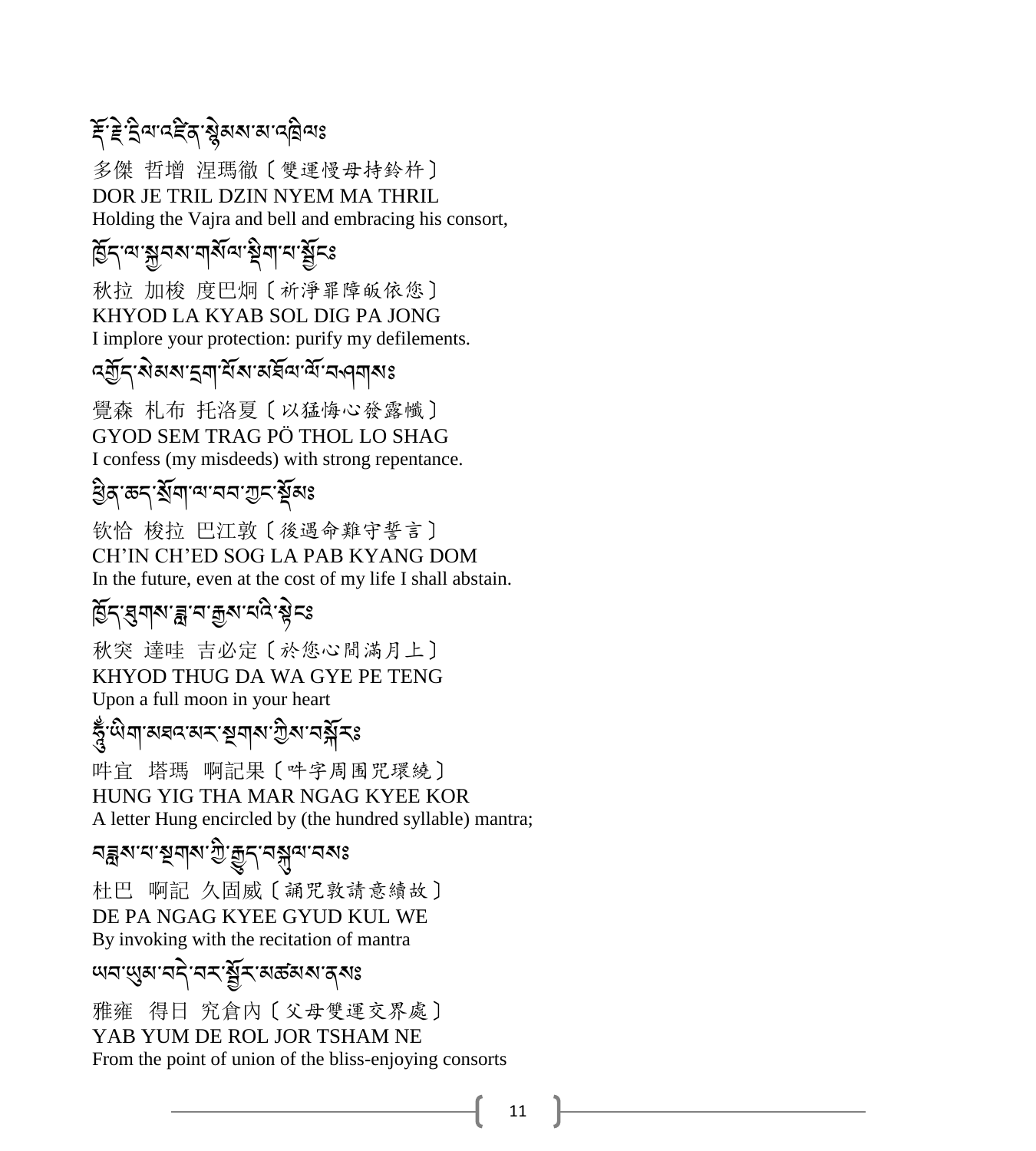# ন্ন্ন'স্তি'হ্ৰন'ন্ত্ৰন'ৰীজ্ঞা

杜則 江秋 森吉珍〔甘露菩提心之雲〕 DUD TSI CHANG CH'UB SEM KYI TRIN A cloud of the nectar of Bodhicitta

#### য়ৼৢঽৼৼ৸ৼ৸ৼৗ

嘎悟 杜達 雜巴意〔降下白如冰片汁〕 KA WUR DUL TAR DZAG PA YEE Descends like camphor powder.

#### বন্মান্নাৰেম্যানাম্ভ্ৰমামীয়মাজ্যা

達當 康孫 森間吉〔我與三界眾有情〕 DAG TANG KHAM SUM SEM CHEN KYI Of myself and the sentient beings of the three realms,

### অম'ন্নইৰ্'ৰ্মৰম'্মুম্বা'নম্মুঅ'ক্ৰুঃ

利當 紐夢 杜啊及〔業及痛苦煩惱因〕 LE TANG NYON MONG DUG NGAL GYU The karma and mental afflictions, the causes of suffering.

# ব্দাশৰ্দিকা শ্বীমান্ত মাঞ্জুনাত্ৰীমঃ

那敦 杜哲 涅東哲〔病魔罪障墮犯晦〕 NED DON DIG DRIB NYEYTUNG TRIB Our illness, harmful spirits, defilements, transgression of vows, and contamination

#### <u>য়</u>৾ ঝৢ শ্রুম্'ন্রুম্'ন্সম্পে শ্রুম্'ন্সম্পর

瑪力 江哇 雜杜梭〔祈令無餘得清淨〕 MA LÜ CHANG WAR DZED TU SOL I implore you to purify without remainder.

金剛薩垛百字名, The One Hundred Syllable Manta of Vajrasattva

ঙ্ম বহ্ৰ মত্ন মামাৰা মাৰ্দ্ৰান্মানা বহ্ৰ মত্বৰ্দ্ব হৈ না টুষ্ট ব্ৰাষ্ট্ৰান্না গুৰ্দ্ৰ জ্বিন্দ্ৰা গ্ৰাম্ভিক্ট ইম্ব জ'ব্'ম্মুন্মি'হ্ৰ'খ|মন্মই হ্ৰী'য়'থ'ম'ষ্ক্ৰ| মন্ৰ'শৰু'ৰ'কম| উৰ্হু'ঐ'ৰ্থ'শু'মু'ষ্ঠ'ৰ্স'সৃ'সৃ'সৃ হ্ৰ'না'শ্বৰ্ব| সন্ন'দ'য়'না'দ। নহ'ম'ম'মুগ্গা নহ'ন্ন'ম'ম'কু'ম'ম'ম'ম'দৃ'ম্মা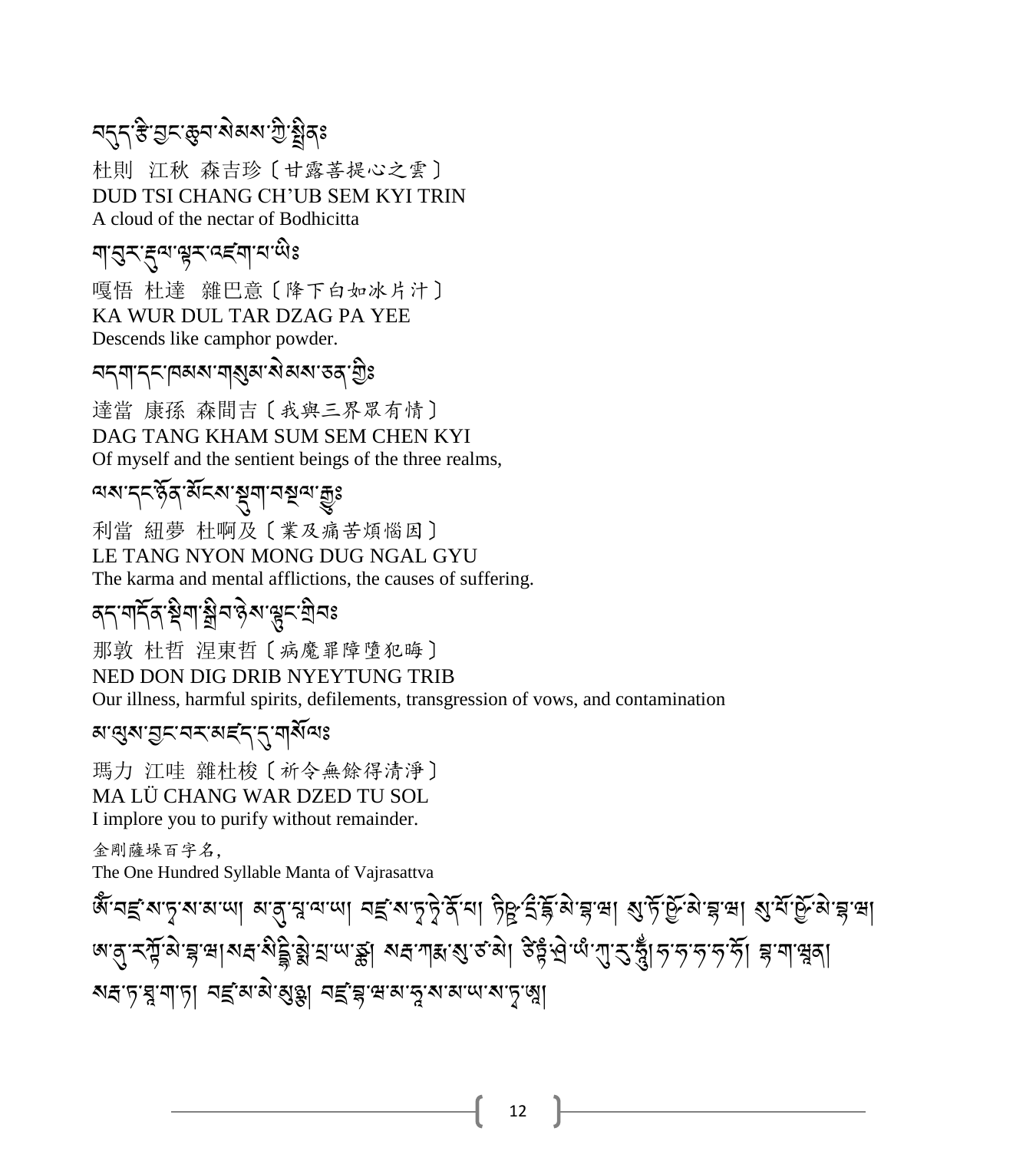嗡 邊紮 薩埵薩瑪雅, 瑪奴巴拉呀, 邊紮薩埵 喋諾巴,地叉則卓 美巴哇,速埵卡唷 美巴哇, 速波卡唷 美巴哇,阿奴惹朵 美巴哇, 薩爾哇 悉地 美札呀擦,薩哇嘎瑪速紮美, 積當希瑞呀 咕如吽, 哈哈哈哈 霍,巴嘎問,薩哇達他嘎達,邊紮瑪美木紮,邊知巴哇 瑪哈,薩瑪呀 薩埵阿, OM BADZAR SATO SA MA YA, MANU PA LA YA, BADZAR SA TO TE NO PA, TI THRA DRI DHRO ME BHA WA, SU TO KHAYO ME BHA WA, SU PO KHAYO ME BHA WA, A NU RAK TO ME BHA WA, SAR WA SID DHI ME PRA YA TSHA, SAR WA KARMA SU TSA ME , TSIT TAM SHRE YAM KU RU HUNG, HA HA HA HA HO, BHA-GA-WAN, SAR WA TA THA GA TA, BADZAR MA ME MUN TSA, BADZRI BHA WA MA HA, SA MA YA SA TO AH , Om! (i.e. Vajra Body) O Vajrasattva samaya …Please grant me your protection. O Vajrasattva reside (in me).Reside firmly in me. Be pleased with me. Grow within me. Be passionate towards me. Grant all of the siddhis As well as (fulfillment of) all activities, Make my mind virtuous. Hum! (i.e. Vajra Mind) Ha Ha Ha Ha Ho, O Conqueror,[The laughter of joy in the 4 Boundless Attitudes, 4 Wangs, 4 Joys, and 4 Bodies.] Vajra of all the Tathagatas Do not abandon me. Make me a vajra holder; O Great Samayasattva. Ah! [i.e. Vajra Speech – Unite indivisibly into oneness] Invocation and Dissolution of the Visualization

#### <u>য়র্মী</u>র শীত্রব্রাজী স্বীপ্র শীত্র শিল্পীয়েঃ

功波 達尼 目西 夢巴意〔怙主! 我因愚昧無知故〕 GON PO DAG NI MI SHEY MONG PA YEE O Protector, because of my lack of knowledge and ignorance,

#### དམ་ཚིག་ལས་ནི་འགལ་ཞིང་ཉམསཱུྂཿ

但策 利呢 嘎囊念〔於三昧耶有毀犯〕 TAM TSHIG LE NI GAL ZHING NYAM I have transgressed and weakened the sacred samaya;

# ন্ন'ম'মৰ্শিব'ৰ্মৰ'মুনৰ মাইঁন'ষ্টশাঃ

喇嘛 功布 加作記〔怙主上师祈救護〕 LAMA GONPÖ KYAB DZOD CHIG O Lama Protector, please give me refuge!

# ৸উন্মই দ্ৰাই বাৰাস্ট্ৰঃ

作沃 多傑 增巴迭〔亦即主尊金剛持〕 TSO WO DOR JE DZIN PA TE O Lord Vajradhara,

# डुबाब है: ढेंब्'बंद बन्ना बेन्' डेंदुइ

突傑 千波 達尼間〔具足大悲自性者〕 THUG JE CH'EN PO'I DAG NYID CHEN Nature of great compassion,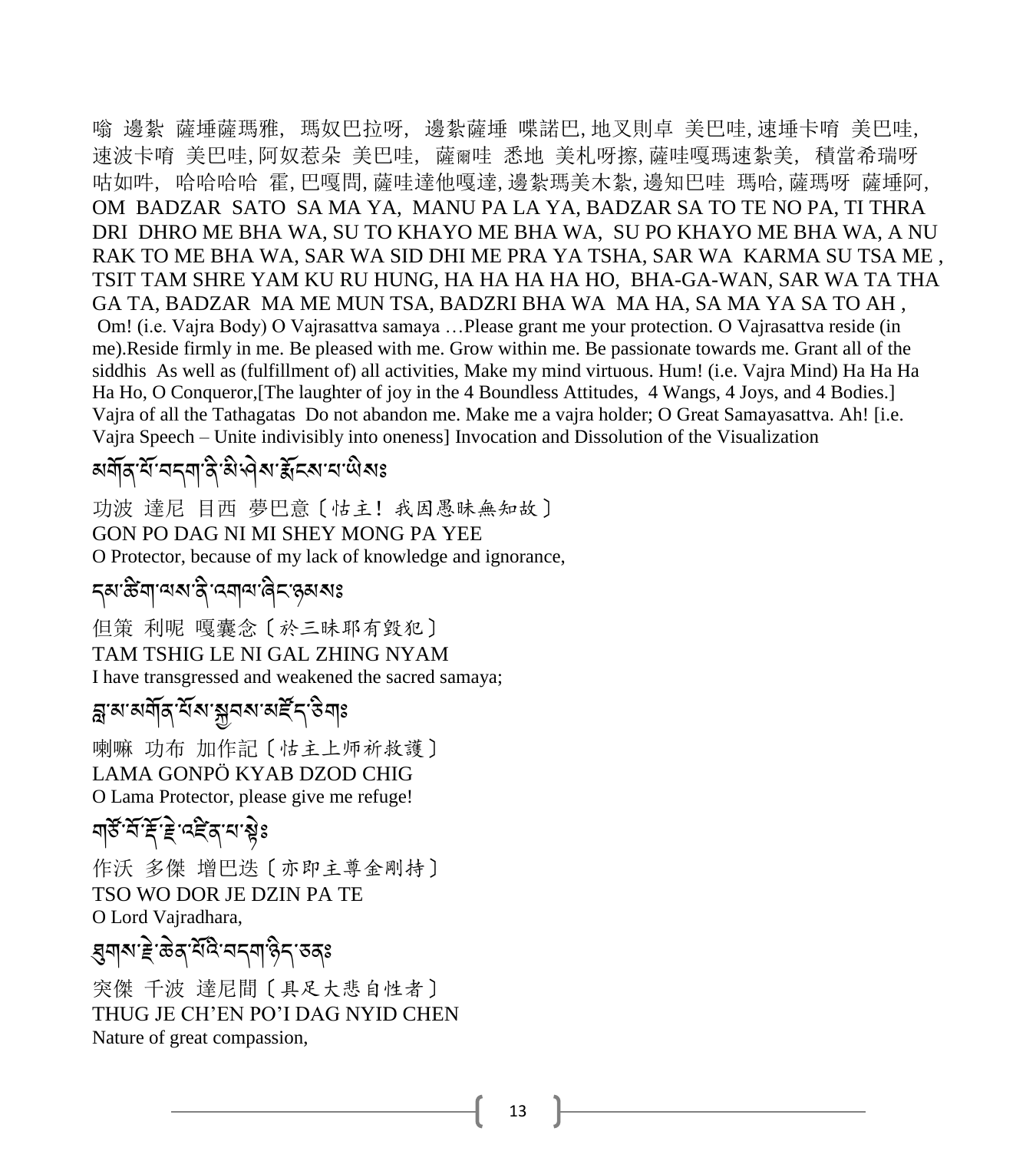#### বর্ষ্র্'নবি'নার্ষ্ট'ন্ম'নম্'ক্লাইঃ

卓威 作拉 達加契〔眾生之主尊我皈依〕

DRO WE TSO LA DAG KYAB CH'I

Lord of beings, to you I go for refuge;

ঙ্গা শগ্ৰহ প্ৰশৰ স্কাৰ হৈ অৱজ্ঞাত কৰা দিবলৈ স্কাৰ স্কাৰ স্কাৰ স্কাৰ স্কাৰ স্কাৰ স্কাৰ স্কাৰ স্কাৰ স ཉྗེས་ལྟུང་དྲི་མའི་ཚོགས་ཐམས་ཅད་བྱང་ཞིང་དག་པར་མཛད་དུ་གསོལཱུྂཿ

固松突 雜哇當 煙拉格 旦策 釀巴 湯傑 托洛夏梭 杜巴當 著巴 尼東 知密措 湯傑 江囊達巴 雜杜梭

〔我發露懺悔所違犯身語意的一切,根本支分三昧耶,祈求 加持將所累積之一切罪障,堕罪, 垢染,全部得以清淨〕

KU SUNG THUG TSA WA TANG, YEN LAG KI TAM TSHIG NYAM PA THAM CHED, THOL LO SHAG SO, DIG PA TANG, DRIB PA NYEY TUNG, TRI ME TSHOG THAM CHED , CHANG ZHING TAG PAR DZED TU SOL

I confess and acknowledge all the transgressions of the sacred samayas of Body, Speech, Mind, root, and branches; Please cleanse and purify all the stains of defilements, obscurations and transgressions.

डेश'नईन्'संश्रा'ई'ई'र्श्रेयश'न्सदानुर्श्चेष'नर्वेन्'दर्हुयश'न'न्नन्'नरुष'मा 'रेगन' ग्री'नु'प्रि'ग्री'श्रीन'ञ्जैश'श्लुन  $\ddot{\phantom{a}}$ 

<u> ঘৰুৰ কৰি প্ৰাণ্ড বুৰীৰ বিৰোধৰ বিৰোধৰ বিৰোধৰ প</u>

西究必 多傑森巴 記欣 尊巴當 吉必 日記布 秋記 德著 涅東 湯皆 達巴因諾 西 囊哇欽襄 喔杜修內

〔如是誦已,金剛薩埵歡喜而微笑"說" 善男子!善女人!汝之一切過患悉皆清淨矣!如是 许可後化光〕

CHEY JOD PE, DOR JE SEMPA, GYEY ZHIN DZUM PA TANG CHE PE, RIG KYI WU KHYOD KYI DIG DRIB NYEY TUNG THAM CHED TAG PA YING NO, ZHEY NANG WA CHIN ZHING, OD TU ZHU NE

By praying thus, Vajrasattva, with joyful smiling countenance (says), "O child of noble family, all your wrong doings, defilements and corruptions are cleansed"

རང་ལ་རེམ་པའེ་རྒྱུན་ལས་རང་ནེད་ཀྱང་རྲེ་རྲེ་སེམས་དཔའ་སྱང་སྱིང་མེ་ལེང་ནང་གེ་གརུགས་བརྒྱུན་ལྱ་བུར་གྱུར་པའེ་བུགས་  $\ddot{\phantom{a}}$ 

སྲོག་ཧ ་ག ི་མཐའ་མར་ཡ ི་གྗེ་འབྲུ་བཞ ི་པོ་གསལ་བ་ལས་འོད་ཟྗེར་འཕོས། ཁམས་གསུམ་སྣོད་བཅུད་དང་བཅས་པ་རོར་

#### ষীমৰা ইনাৰা ভ্ৰিণ্টেৰ্'ন্ন নাইৰ নাৰ কৰাৰ ব্ৰাৰ্থ্য সকল ভ্ৰিমাৰ ব্ৰাৰ্থ

攘拉疼必 間利 攘尼將 多傑森巴 囊東 美隆 囊格 速念 達悟 久威 吐梭 吽格 塔玛 宜给 竹 夕波 萨哇利 喔色處康孫 諾久當 具巴 多森日伊 定當 定必 攘欣杜 桑吉巴 旧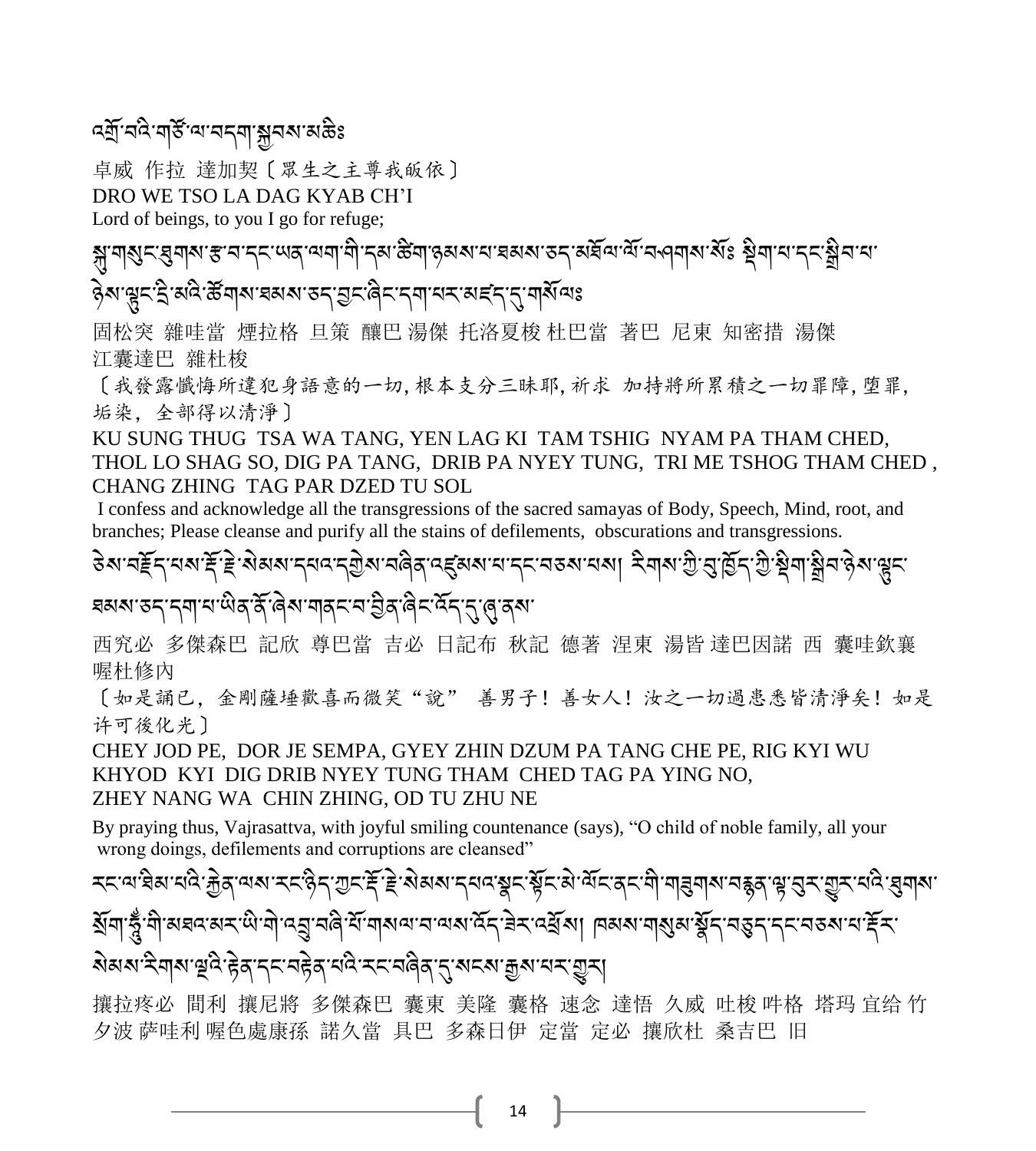〔融入自身以是之故,自身轉成金剛薩埵猶,如鏡影般顯而空,心間種子吽字周匝圍繞明觀 四種子字,放光三界情器皆成金剛薩埵五部佛,之能依所依之自性中成佛,如是觀想〕 RANG LA THIM PE KYEN LE, RANG NYID KYANG DOR JE SEM PA NANG TONG ME LONG NANG KI ZUG NYEN TA WUR KYUR PE, THUG SOG HUNG KI THA MAR YI KE DRU ZHI PO SAL WA LE OD ZER THRÖ ,KHAM SUM NOD CHUD TANG CHE PA DOR SEM RIG NGE TEN TANG TEN PE RANG ZHIN TU, SANG GYE PAR GYUR So giving pardon he melts into light and dissolves into me. By this means I become Vajrasattva, apparent but empty like a reflection in a mirror. From the heart syllable Hung encircled by four syllables, rays are emitted, Then all the beings and realms of the three worlds become enlightened in the nature of Buddhas and pure lands of five classes of Vajrasattvas.

#### জঁ<sup>-</sup>নহ্ৰ' মাদূৰ্দ্ধঃ

嗡班雜薩埵吽〔盡力念誦後,心住等持〕

OM BADZAR SA TO HUNG (Repeat many times)

4. 供養曼達拉

Offering Mandala for Accumulation of Merits

<u>য়ৼয়৻ড়৻ৼ৻ৼ৻৻৸৸৻৸৸৻৸৸৻৸</u>

薩西 埔其 久行 美透札〔諸香塗地敷妙花〕 SA ZHI PÖ CH' Ü CHUNG SHING ME TOG TRAM The earth anointed with perfumed water and strewn with flowers,

# རི་རབ་གིང་བཞི་ཉི་ཟླས་བརྒྱན་པ་འདི།

日繞 林西 尼爹 間巴迪〔須彌四洲日月嚴〕 RI RAB LING ZHI NYI DE GYEN PA DI Mount Meru and the Four Continents ornamented with the Sun and Moon,

སངས་རྒྱས་ཞིང་དུ་དམིགས་དྗེ་ཕུལ་བ་ཡི།

桑傑 欣都 米迭 撲哇衣〔諦觀淨剎做供養〕 SANG GYE ZHING TU MIG TE PHUL WA YEE By offering them visualized as a Buddha-field,

# ব্র্ম্র্'ন্ম্ব্র্স্ব্র্য্ব্দ্ব্য্ব্য্ব্র্ম্ব্র্স্ব্র্য্য্ক্স্ব্র্য্য্

卓昆 南達 行拉 卻巴秀〔普願眾生生淨土〕 DRO KUN NAM TAG ZHING LA CHOD PAR SHOG May all sentient beings enjoy the Pure Land,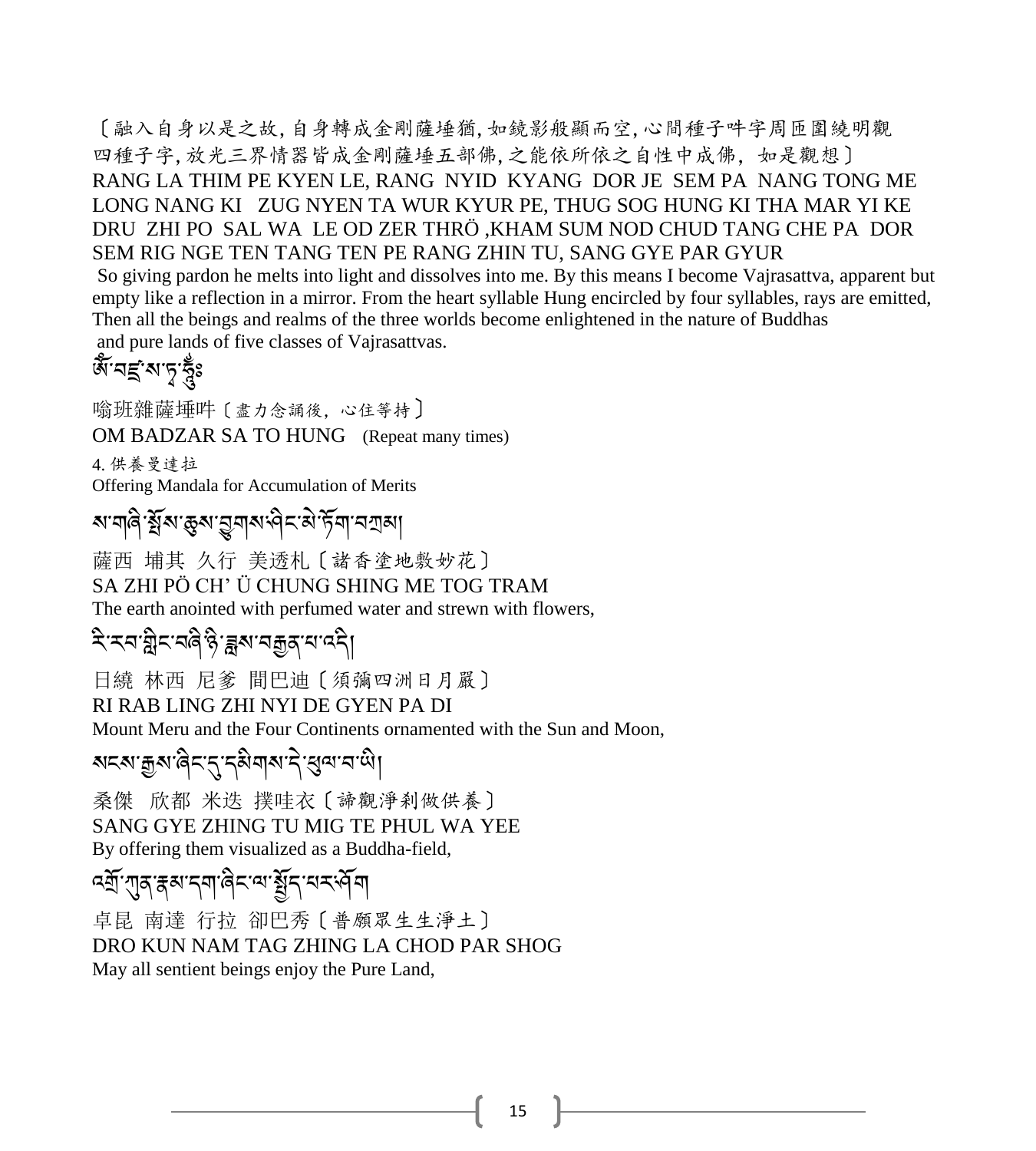# <u>और्न्'</u> रञ्जू बब्रुवाणौ देड्' पृ'भ्राओ

衣當 惹那 曼達拉康 尼雅他雅米 I DAM RATNA MANDRALA KAM NIRYA TA YA MI

5.上師瑜伽修法, Guru Yoga Practice:

# জি:ম'র্কৃঃ হর্ম্ব্লুম্'শ্রুম'ন্মান'মন'ন্ম্রুমম'ৰ্লিহঃ

唉瑪伙!讓囊 輪竹 達巴 日蔣囊〔自現任運清淨無邊剎〕 E MA HO! RANG NANG LHUN TRUB TAG PA RAB JAM ZHING One's perceptions spontaneously arise as the totally Pure land,

#### বর্সান্বান্ন ইনামা ব্রহ্মা অর্নুবান্ন বিদ্রব্য স্বর্ষি

果巴 日佐 桑多 巴瑞威〔莊嚴圓滿銅色德山中〕 KOD PA RAB DZOG ZANG DOG PAL RI'I WÜ The fully arrayed Glorious Colored Mountain; in the center

# རང་ཉིད་རྗེ་བཙུན་རོ་རྗེ་རྣལ་འབྱོར་མཱུྂཿ

攘尼 吉贊 多傑 南究瑪〔自成至尊金剛瑜伽母〕 RANG NYID JE TSAN DOR JE NAL JOR MA Visualize one's own body as the holy Vajra Yogini

#### ৰেঅ'নাউনা'শ্ৰুনা'নান্ত্ৰীম'ন্মুখ নামৰা'ন্মী'ৰ্ষন'ৰ্ছিবঃ

夏及 恰逆 瑪薩 哲托增〔一面二臂紅亮持顱"托巴"鉞〕 ZHAL CHIG CH'AG NYEE MAR SAL TRI THOD DZIN With one head and two hands, transparently red, holding a curved blade;

#### ৰেনম'নাইম'ৰ্ন্ন'স্খনম'ষ্ট্ৰম'ন্ম্নম'ৰ্ন্ন'নাইনামঃ

夏逆 多達 間孫 南夸色〔雙足舞姿三目視虛空〕 ZHAB NYEE TOR TAB CHEN SUM NAM KHAR ZIG Her two legs are in the "Advancing posture" and her three eyes gaze up into space.

# ৡ৾৽শ্রমণেহ্ন ওপৰা অন্নত্য ক্লী কৰি

記沃 貝瑪 奔達 尼迪當〔頂上十萬瓣蓮日月上〕 CHI WOR PADMA BUM DAL NYI DE TENG

On the moon and sun within the blossoming hundred thousand petaled lotus seat on the crown of her head,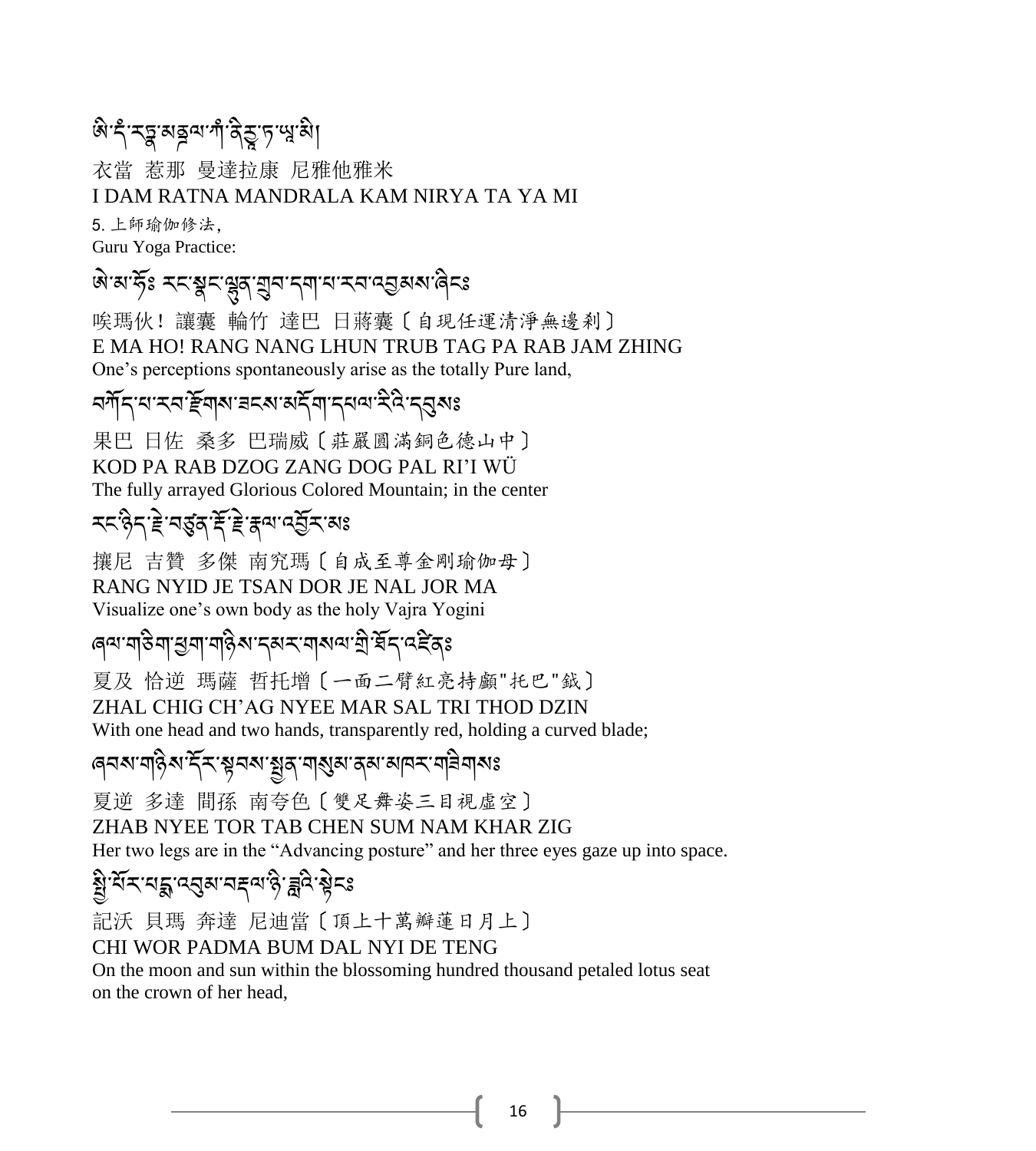#### <u>ৠবরা নার্থা এরি বর্তমাঞ্ক ব্রন্ত স্থাবন</u>ঃ

加內 袞杜 雜威 喇嘛當〔皈處總集根本上師尊〕 KYAB NE KUN DÜ TSA WE LA MA TNAG Inseparable from one's Tsawei Lama, the union of the Refuges,

# ॸॣॖॖ**੩ॆॖॸॱ**ऄॸॱॺऄॕॱऄॗॴॱड़ॕॱॾॆॱॺॗॢॺॱय़ऀ?ॱ<sub>ऄॖ</sub>ঃ

耶美 措記 多傑 珠必固〔無別海生金剛應化身〕 YER MED TSHO KYEY DOR JE TRUL PE KU Is the emanation body of Tsokye Dorje (Padmasambhava).

#### ন্সমানেমমানেমান্ত্ৰী স্মৃতি বিদ্যালয় স্মৃতি

嘎瑪 當丹 雄努 夏策間〔白裡透紅妍妙童子相〕 KAR MAR DANG DEN ZHON NU'I SHA TSHUG CHEN His complexion is white with pinkish hue, and youthful appearance.

#### শ্ৰন্দিষ্কৰ শীৰ্ষৰ নিৰ্দৰ্শনে আৰু মাজ

波卡 秋固 薩威 東瑪梭〔身著大氅法衣咒士衣〕 PHOD KAH CH'Ö KÖ ZA WER DUNG MA SOL He is attired in a gown, monastic robe, brocade cape, and inner gown.

#### ৰেঅ'বাউনা'শ্ৰুনা'নাৰ্ন্ত ৰা'ক্ৰম'ৰ্ম'ৰ্ম'ৰ্ম'ক্ষেত্ৰৰ সং

夏記 恰逆 嘉波 若必達〔一面二臂國王遊舞姿〕 ZHAL CHIG CH'AG NYEE GYAL PO ROL PE TAB With one face and two hands, he sits in the royal playful posture.

#### খুনা নানাপ্ৰাই দ্ৰু নানুষ্ঠা প্ৰয়োগৰ কৰি প্ৰয়োগৰ

恰意 多傑 雲必 托奔南〔右手金剛左托顱寶瓶〕 CH'AG YE DOR JE YON PE THOD PUM NAM In the right hand he holds a vajra and in the left a skull cup containing a vase;

ॸञञञ्ञप्याञ्च्ञ्ञपञ्चले अञ्चल् । अञ्चल 悟拉 達丹 貝密 年休梭〔頭戴具瓣蓮花柔和帽〕 WU LA DAB DEN PADME NYEN ZHU SOL He wears the Lotus Hat on his head.

#### <u>য়ড়ঽ৾৻ঀৼয়৾৸৻ৼঀৼৗৼ৻য়ৼ৸ৼ৸ৼ৸ৼ</u>

千空 云那 迭東 雍秋瑪〔左掖之下空樂勝佛母〕 CH'EN KHUNG YON NA DE TONG YUM CH'OG MA In the cleft of his left arm he holds his divine consort, embodying the unity of bliss and emptiness,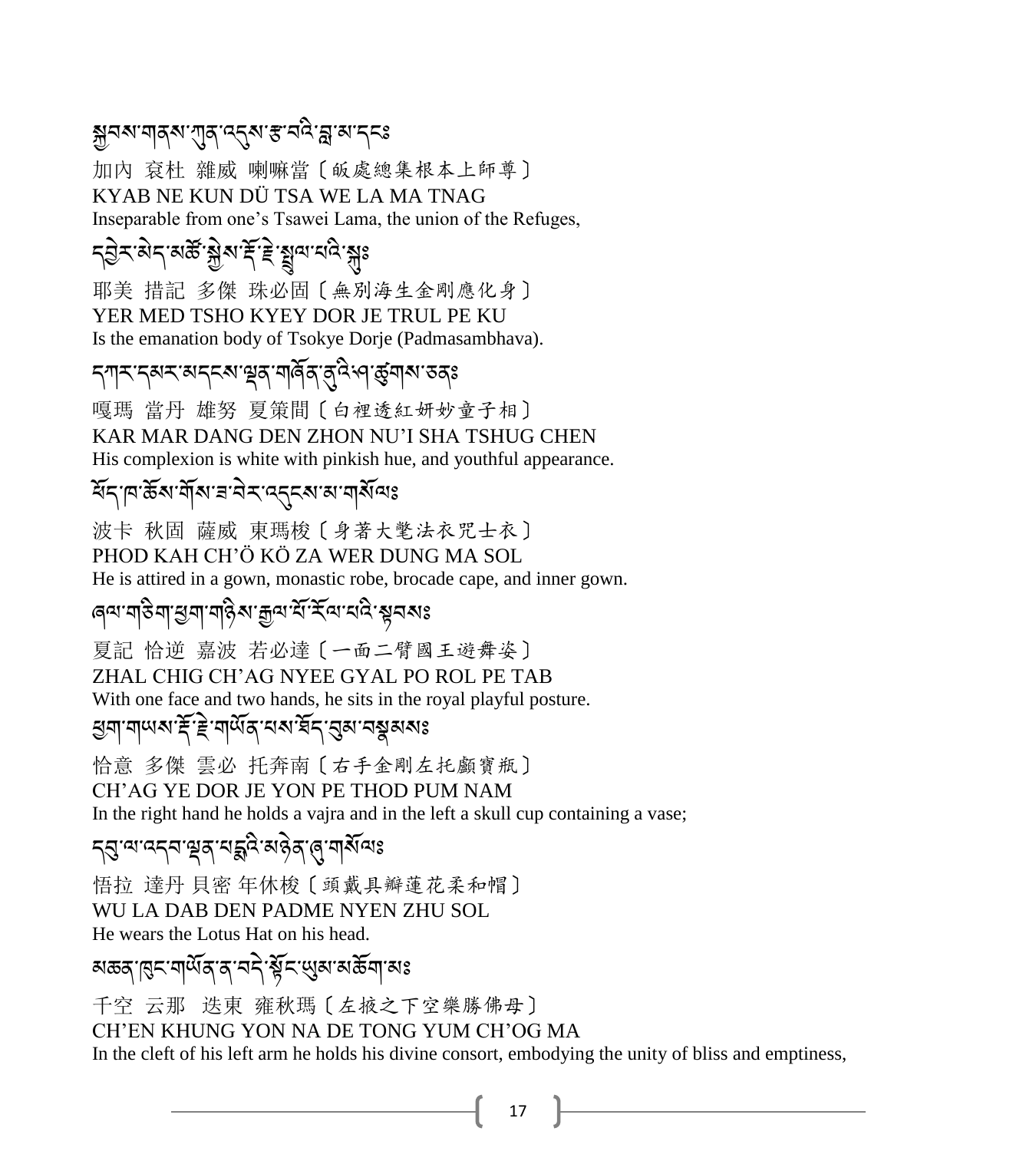### ষ্ণুম'নন্দ্রিজ্ন'ট্রিম'ন্দ্র্' স্ত্র'নাম্ভ্রম'নম্ভ্রমমঃ

彼必 策記 卡章 賊孫南〔以隱式持三尖卡章嘎〕 BE PE TSHUL KYEE KHA TRAM TSE SUM NAM Concealed in the form of a sacred trident.

दह्व:बेन:बेना:वेद:देन:क्षुन:ब्रान्गलुनारू:

加思 替列 喔朋 龍那修〔住於彩虹明點光蘊中〕 JA ZER THIG LE'I OD PHUNG LONG NA ZHUG He sits amidst rainbow rays and auras of radiant light.

#### <u>ਉ</u> ন্দৰ্ম হৈ ভূম বি মাৰ্ছ বা বি মুদ্ৰ

契扣 喔啊 札威 最必龍〔外旋五光網鬘莊嚴界〕 CH'I KHOR OD NGE TRA WE DZEY PE LONG In the outer perimeter in the vastness of the exquisitelattice of five colored lights

# જૂવા વાવે ≣ વચદ્દચ ફેબુ ₹ રૂપ દ્રન્દ

竹必 傑邦 尼休 雜啊當〔化現君臣二十五位尊〕 TRUL PE JE BANG NYI SHU TSA NGA TANG (Are seated) the twenty-five emanation disciples: the King and subjects;

# ক্ৰু<sup>:</sup>মঁন্'মচ'মুন'মী'নইন'থী'ন্ম'ঞ্লুঃ

嘉波 班竹 仁增 宜旦拉〔印藏大智成就持明者〕

#### GYA POD PAN TRUB RIG DZIN YI TAM LHA

The spiritual scholars and sages, knowledge-holders of India and Tibet, and tutelary deities,

#### ચાવવ વર્ચ : રૂચ દુધ જ જ ચૂંચ સ્રૃત વ્યક્ત વ્યક  $\ddot{\phantom{a}}$ Ì

康卓 秋炯 旦間 珍達得〔本尊空行護法如雲聚〕 DHA DRO CH'Ö KYONG TAM CHEN TRIN TAR TIB

Dakinis, Dharmapalas, vow-holders: all gathered together like a cloud;

#### ঘ্ৰমণ্য শ্লুঁহ'মন্ত্ৰম'বাৰ্ম'ক্তির'ৰ্ইহি'হ্হ'্ন'ম্বাৰ্মণ্ড

薩東 娘內 千波 昂杜薩〔明空廣大平等中明觀〕 SAL TONG NYAM NE CH'EN PO'I NGANG TU SAL Visualize them in the state of the Great Equanimity of Luminescence and Emptiness.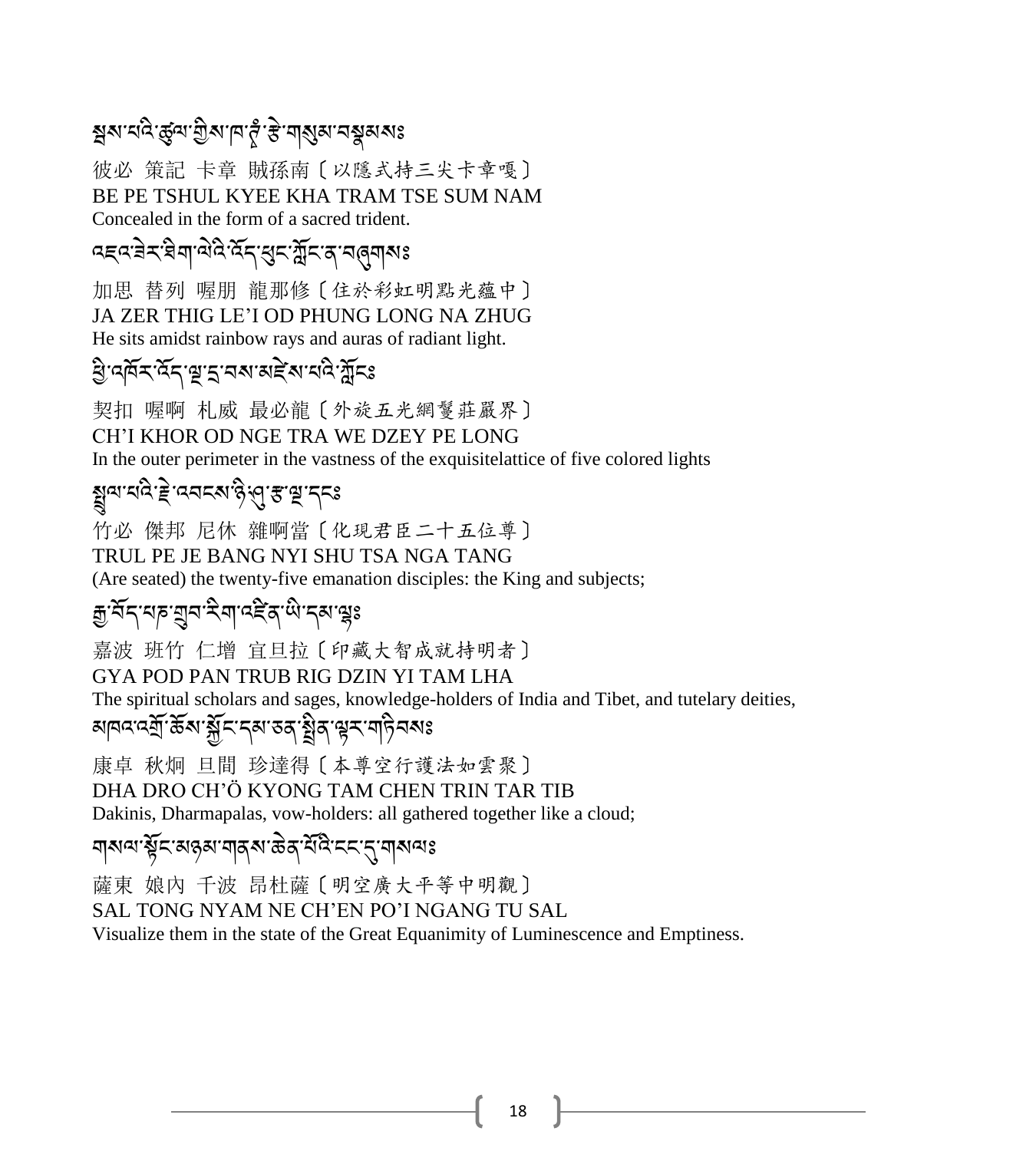# ৃ হ্নুঃ জঁ ক্কুর্'খ্রুম'খ্রী'ব্র্ম'ন্ড্রামেক্কর্মমঃ

吽! 鄔金 尤記 努將倉〔鄔金淨土西北域〕 HUNG ORGYEN YUL KYI NUB CHANG TSHAM HUNG! In the northwest of the country of Oddiyana,

#### মহ্লানী খনস্মূনম্য অঃ

貝瑪 給薩 東波拉〔蓮花花莖蓮胚上〕 PADMA KE SAR DONG PO LA (born) on the pistil stem of a lotus

# ཡ་མཚན་མཆོག་གི་དངོས་གྲུབ་བརྗེསཱུྂཿ

雅參 丘給 吳祝涅〔稀有殊勝妙成就〕 YA TSHEN CH'OG KI NGÖ TRUB NYEY Endowed with the marvelous supreme attainment,

#### য়হ্লুদ্মুন্দান্কাৰেৰাৰাৰাৰা

貝瑪 窘涅 些殊札〔得大名稱蓮花生〕 PADMA JUNG NE ZHEY SU TRAG Renowned as the Lotus-Born

# ব্দিম্ নৃষ্ণাৰ্ত্ত ৰাম্বিলি আৰু বিদ্যালয়

扣都 康卓 忙波夠〔空行圍繞於周圍〕 KHOR TU KHA DRO MANG PÖ KOR Surrounded by a retinue of many dakinis,

# ছিন্:গ্ৰু:াৰ্গ্ৰুম:গ্ৰুষ:গ্ৰীঃ

切記 皆絲 達祝吉〔我如本尊勤修持〕 KHYED KYI JEY SU DAG DRUB KYI Following you I shall practice;

# ঠ্রির' শ্রীষ'নক্লব' শ্রীষ'মানীৰ মাজখনেঃ

欽吉 拉契 沙殊梭〔祈請降臨賜加持〕 CHIN KYEE LAB CH'IR SHEG SU SOL Please come and Bless (me)

# <u>ন্ম:হ</u>ুরখিট্ট, ধ্রুঃ

咕嚕 貝瑪 思地吽 GURU PADMA SIDDHI HUNG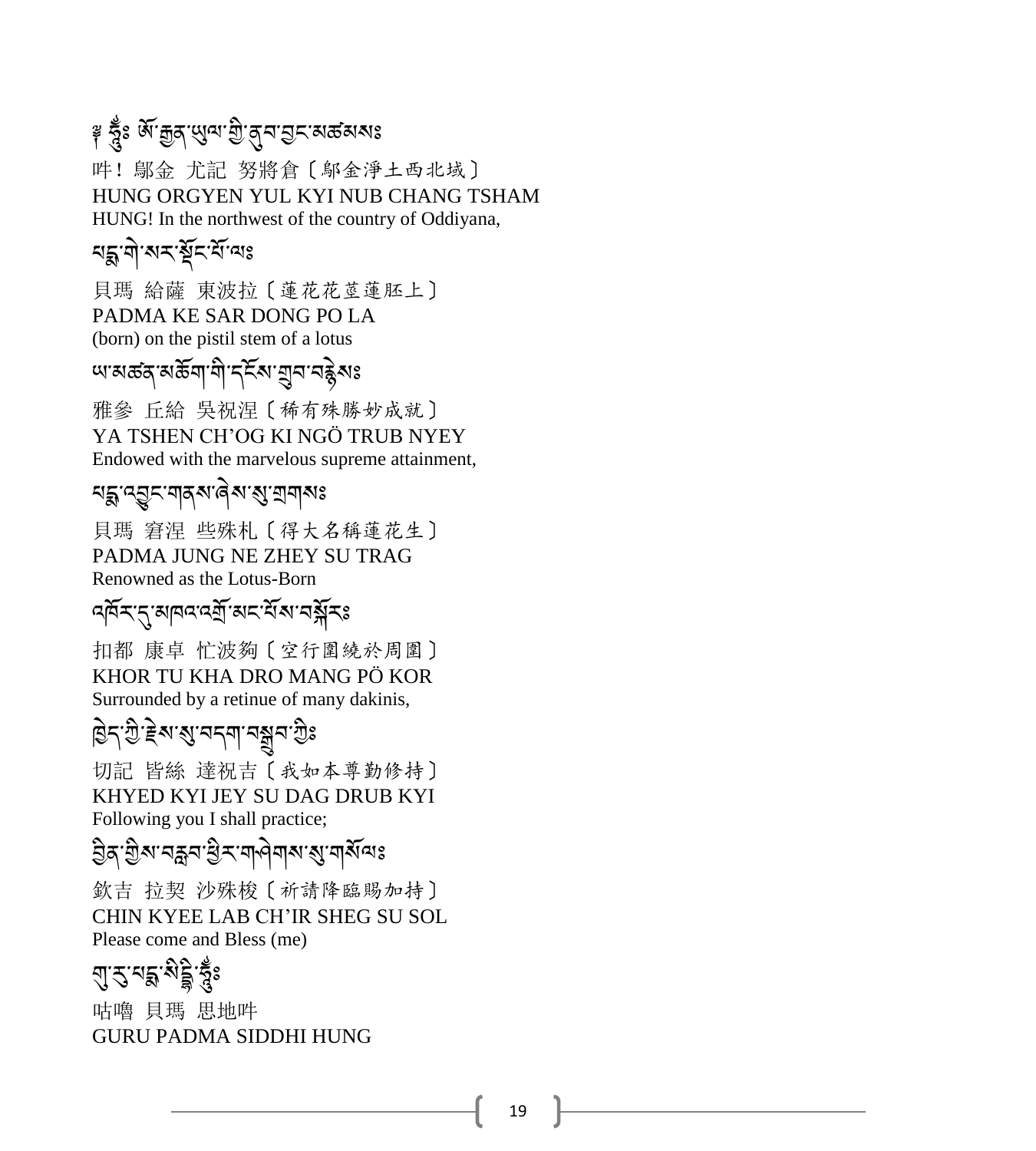# ৡৢ৾ঃ বন্মাণ্ড্ৰম'ৰ্ল্লিম্'ন্ল্লিখ্মুন্'ন্

啥 達侓 襄格 杜涅杜〔啥 自身化為剎塵數〕 HRI: DAG LÜ ZHING KI DUL NYED TU My body, as numerous as the atoms in the universe,

#### ङ्गबा:বামা খুত্ৰী বিজ্ঞান <u>প</u>ূৰ্ণ প্ৰায়

南巴 竹威 恰擦洛〔變現無邊而頂禮〕 NAM PAR THRUL PE CH'AG TSHAL LO By emanating I offer prostrations to you.

# হ্হিম নতৰ্বমাঞ্জি বুষ্ণাদ্বী নাই বাহীমঃ

悟夏 宜竹 定增吉〔實陳意幻以等持〕 NGÖ SHAM YID TRUL TING DZIN KYEE The material offerings are well set out, and the mental offerings emanated by meditative power;

ৠ<u>ৼ৾৻</u>ৠৼ৾*৸ড়ৼ*৾৻৸ড়৸ৼঢ়ৼ৻ড়৸ৼ

囊瑟 秋必 恰加布〔萬有為供印獻供〕 NANG SID CH'OD PE CH'AG GYAR BUL All phenomenal existents as the form of the offering, I offer to you.

### ৡঁশোম্ভ্ৰমাঞ্জী দুবাৰী অৰাস্থা কৰা মাতৃষ্ণ

果孫 密格 利南棍〔一切三門不善業〕 GO SUM MI GE'I LE NAM KUN All my demeritorious karma committed through the three entrances

# হ্নি'নামন্মস্তিম'সুবি'ন্ন'ন্'নম্পনামঃ

喔薩 秋固 昂杜夏〔光明法身中懺悔〕 OD SAL CH'Ö KU'I NGANG TU SHAG I confess in the state of the Luminous Dharamakaya.

# বন্দ্বানাৰাষ্ট্ৰমাত্ম বন্ধুৰা নাজিঃ

丹巴 逆記 杜巴宜〔隨喜二諦所攝之〕 DEN PA NYEE KYEE DÜ PA YI Within the sphere of the two truths,

ন্দী উনাৰ পাৰ অন্ত ৰূপ জা হছ

給措 袞拉 記宜攘〔一切善根眾資糧〕 GE TSHOG KUN LA JEY YI RANG I rejoice in the entire accumulation of merits.

20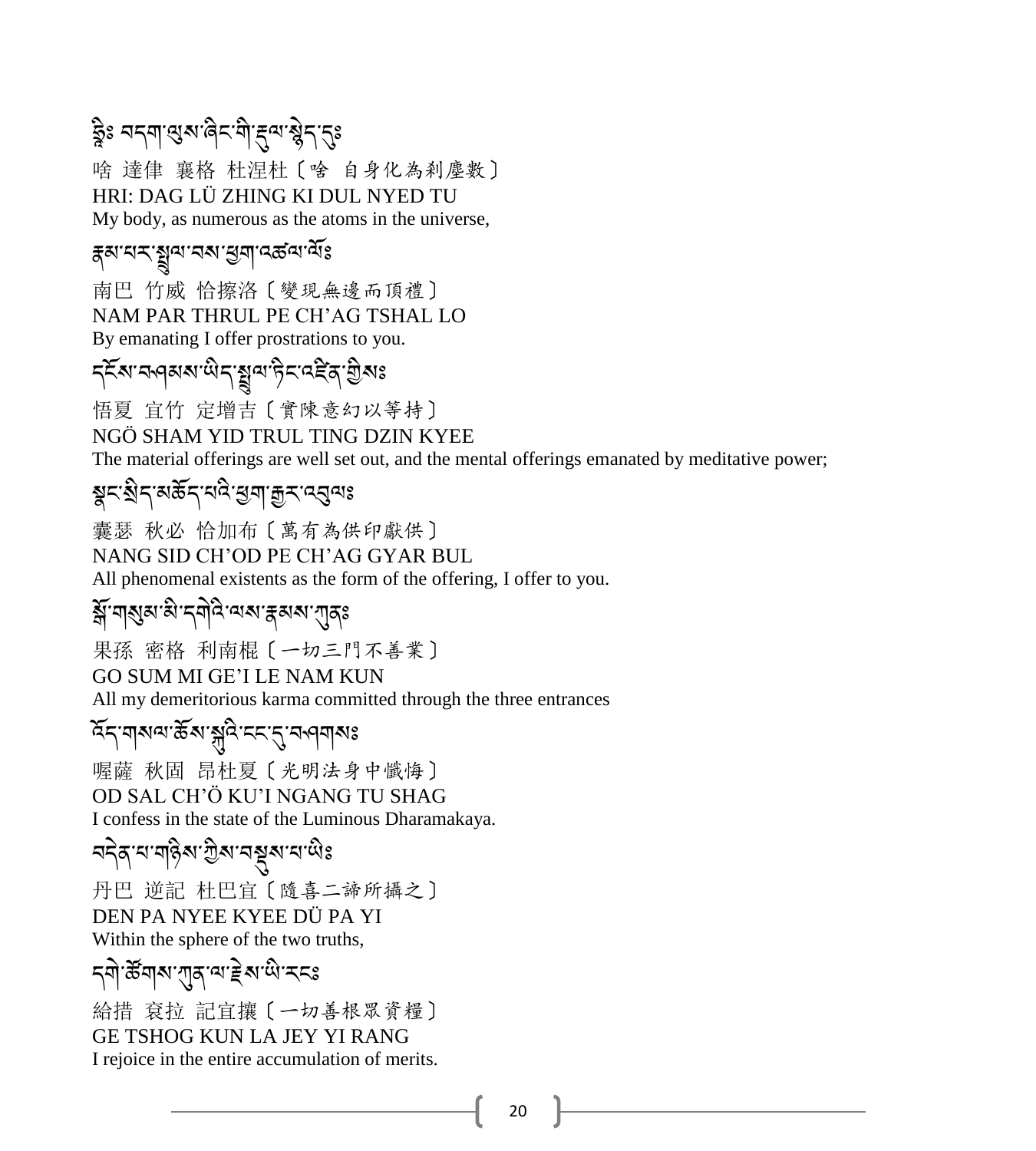# ষিনা'নাগ্রুম'ৰ্ক্স'ন'ব্রমুশ্মিক'বস্'নুমুন্মঃ

貼孫 秋扣 果哇固〔請轉三乘之法輪〕 THEG SUM CH'Ö KHOR KOR WAR KUL I request you to set into motion the Dharma wheel of three vehicles.

#### ই:থ্ৰীন্'ন্দ্ৰিন্'ন'ৰাম্প্লন্মৰ কা

吉瑟 扣哇 瑪東巴〔乃至輪迴未空前〕 CHI SID KHOR WA MA TONG PAR Until the emptying of Samsara,

# જી:८५.३.५५८:४७विज्ञीया:४४) अधि

尼安 密達 修梭迭〔祈請住世勿涅槃〕 NYA NGEN MI DA ZHUG SOL DEB I pray you not to go into nirvana (die).

#### ্ঝে নাপ্রম বেমনাম নন্ত্র ইশ্মুনঃ

杜孫 薩必 給雜棍〔三世所積諸善根〕 TÜ SUM SAG PE GE TSA KUN All the merits accumulated in the three periods of time,

### হ্যাঞ্জেন'ক্লক'ৰ্মাই'মুখ্য'নৰ্মূঃ

江秋 千波 久如哦〔迴向廣大菩提因〕 CHANG CH'UB CH'EN PO'I GYU RU NGO I dedicate to the purpose of the Great Enlightenment.

# *≩*∙নত্ত্বব্স্প্ৰাম্ব্ৰেঃ

傑尊 咕汝 仁波切〔至尊上師蓮師寶〕 JE TSUN GU RU RIN PO CH'E Revered Lord, Precious Teacher,

# ট্রিন'ন্নী'মন্মা'রুম'ঘমম'ডন'শ্রীঃ

切呢 桑吉 湯傑吉〔汝乃諸佛如來之〕 KHYED NI SANG GYE THAM CHED KYI You are of all Buddhas

# <u> ঘ্র</u>ন্মাঝ' া্রুই' ব্রিম্*ই*ন্স' ব্রি' ব্রন্মা

突傑 欽拉 杜必巴〔大悲加持之總集〕 THUG JE CHIN LAB DÜ PE PAL The glorious unity of compassion and blessings,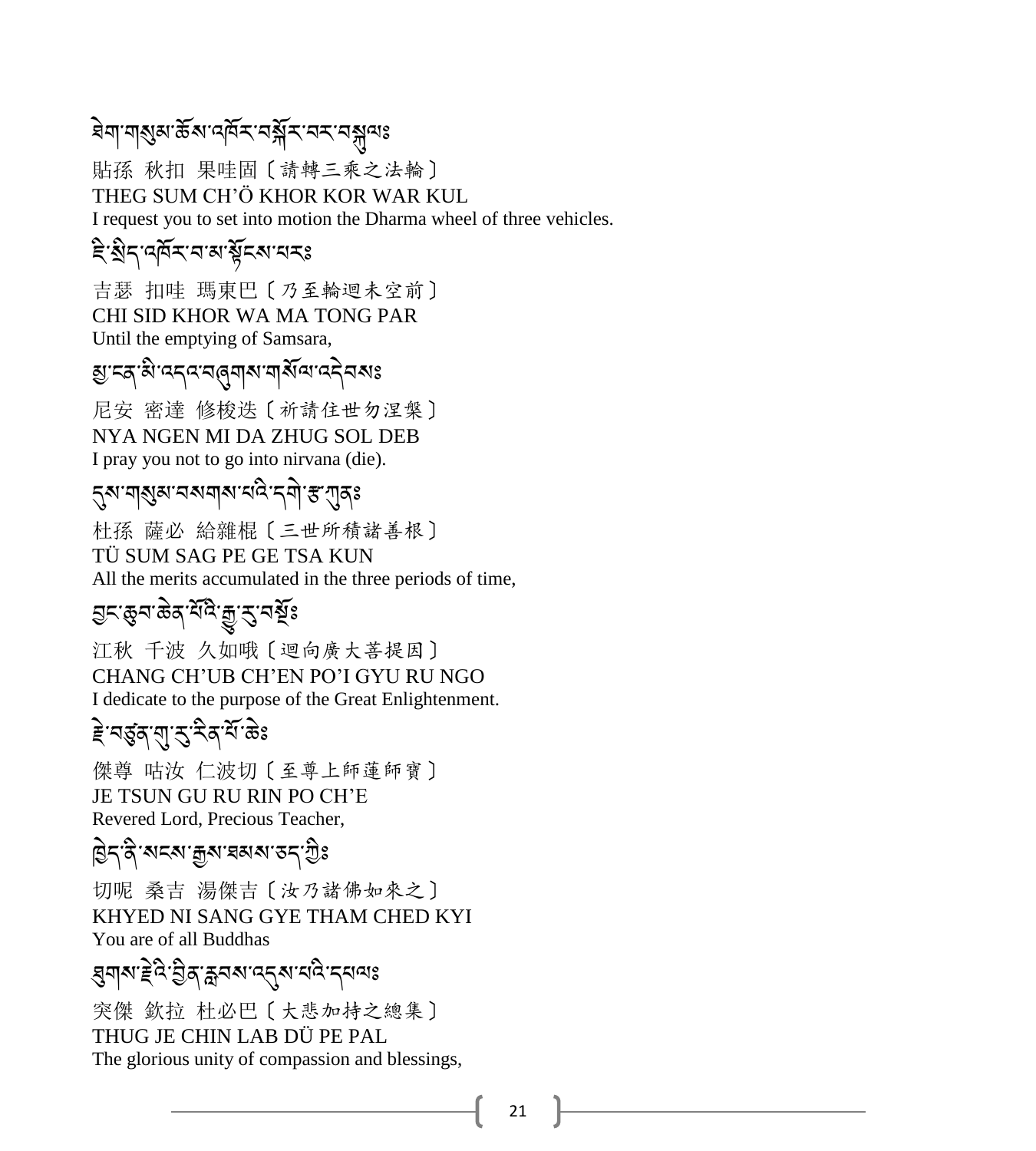# ষ্টিমেম'ডব'ৰ্ਘঁহম'শ্ৰী'মৰ্শীৰ'শ্ৰীৰ মানুঃ

森間 雍記 功吉布〔諸有情唯一怙主〕 SEM CHEN YONG KYI GON CHIG PU The only protector of all beings.

# <u>લુ</u> રૂ વર્ષે અને જ્યાર્થી સુરુ માટે

吕當 龍究 洛寧章〔己身受用識心胸〕 LÜ TANG LONG CHOD LO NYING TRANG My body, possessions, mind and heart,

#### ঐুঁষা যাত্ত্বিশেষ উন্নতা প্ৰযুক্ত

杜巴 美巴 切拉布〔毫無遲疑供養您〕 TÖ PA MED PAR KHYED LA BUL I offer to you without hesitation.

# འདི་ནས་བྱང་ཆུབ་མ་ཐོབ་པརཱུྂཿ

得内 江秋 瑪托巴〔自此未獲菩提間〕 DI NE CHANG CH'UB MA THROB PAR From now until I attain Enlightenment,

### ষ্ট্ৰন শ্ৰুণা শ্ৰমাৰ উত্থাপন কৰি ক্ষেপ্ৰ বিষয়

記杜 拉尼 托曼棍〔善惡苦樂貴賤等〕 KYID DUG LEG NYEY THO MEN KUN In all happiness and suffering, good and bad, high and low,

#### *हे* 'নৰ্ত্ত্ৰ'ক্ৰিক'ৰ্ম'মন্'ন্ত্ৰুন'মন্ত্ৰিকঃ

傑尊 千波 貝炯欽〔皆由至尊蓮師知〕 JE TSUN CH'EN PO PED JUNG KHYEN Great Reverend Lord Padmasambhava, please watch over me –

# জঁ<sup>ল্</sup>মুঃ ক্ষুঁ বহু বা 2 বস্ত্ৰী বুইঃ

嗡阿吽 班雜咕汝 貝瑪 斯地吽

#### OM AH HUNG BANZRA GURU PEMA SIDDHI HUNG

每唸一百遍間隔,又如前一樣誦"至尊上师蓮師寶"如是唸誦到一半時,〔如修一百萬遍蓮師心咒, 誦道五十萬時〕再祈求悉地時, 每唸一百遍蓮師心咒中間誦"我無其餘希求處"等一遍。 For every 100 guru mantra recitations, repeat again from " JE TSUN GU RU RIN PO CH'E" until you have completed 500,000 recitations, then move forward to the following verses of beseeching siddhi (from "DAG LA RE SA…" to " DRIB NYEE JONG SHIG…"), come back to 100 guru mantra recitations followed by the verses of beseeching siddhi. Repeat this cycle until all 1,000,000 guru mantra recitations are completed.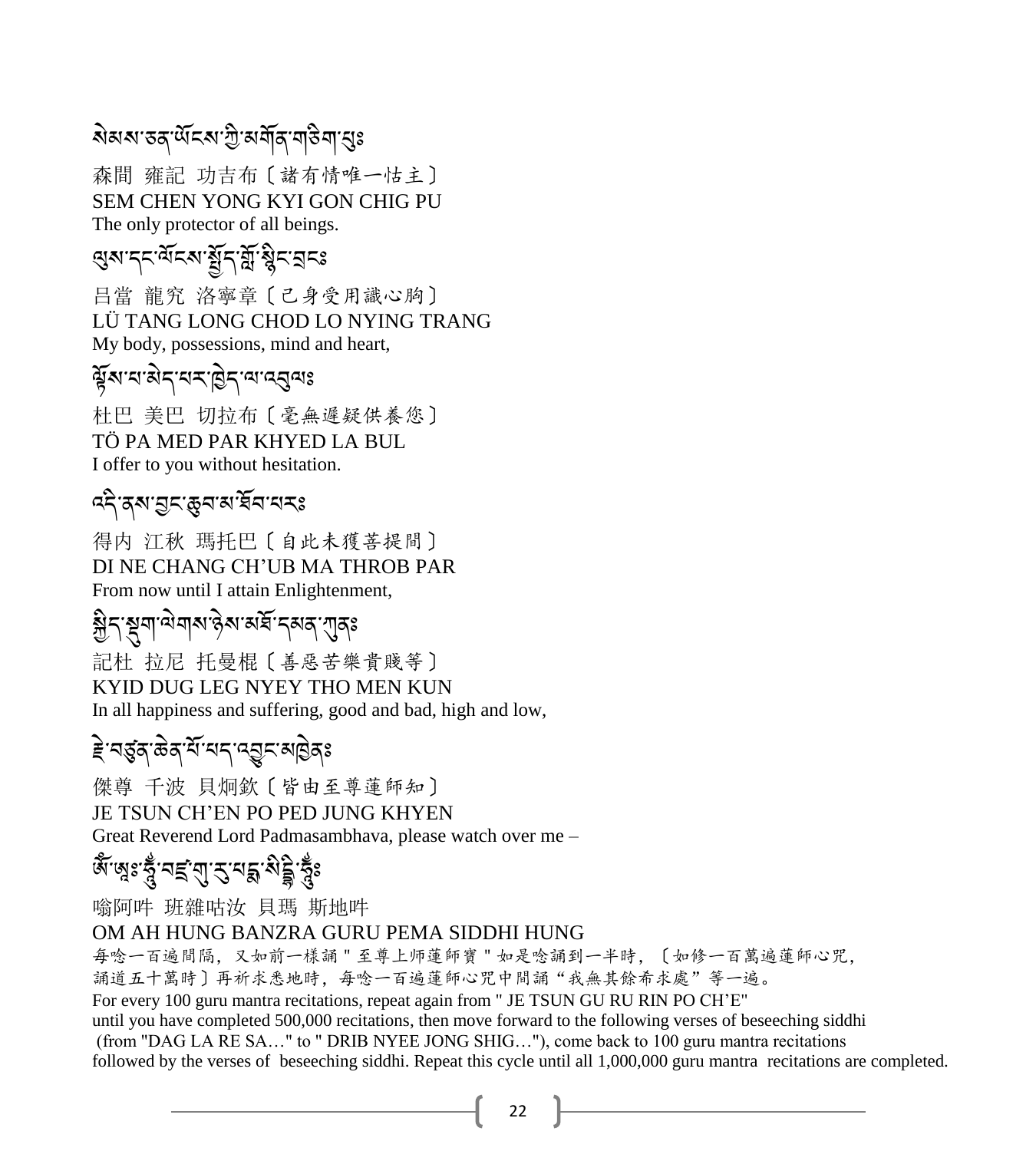### বন্মাঅ'ন্স'ম'মাৰ্ন্স'ৰ ক্ষি

達拉 瑞薩 賢那美〔我無其餘希求處〕 DAG LA RE SA ZHEN NA MED I have no others to depend upon.

#### ন্দ্ৰ'ন্ম'ন্ম'ৰ্মুখ্মীয় মন্ত্ৰীয়

達達 杜安 尼密卓〔如今惡世濁時眾〕 TA TE TÜ NGEN NYIG ME DRO Beings of the present dark age

# য়৸ৼয়৸ৼ৸ৼ৸ৼ৸ৼ৸ৼ৸ৼ৸ৼ৸ৼ৸ৼ

密梭 杜啊 旦杜嗆〔陷於難忍苦沼中〕 MI ZOD DUG NGAL DAM TU CHING Are sinking in the mire of unbearable misery.

# ব্দি'ৰ্ম্ম'ৰ্মুন্ম'ণ্ড্ৰী'ন্ম' দু'্মু'্কুঃ

得利 救夕 瑪哈 咕汝〔此中救護大師尊〕 DI LE KYOB SHIG MA HA GU RU O Great Guru, protect us from this.

# ন্ননমেৰী সুন্মউন্ম ট্ৰিক্স ক্ৰম তৰ্ষ

旺西 固吉 欽拉間〔祈賜四灌加持尊〕 WANG ZHI KUR CHIG CHIN LAB CHEN Blessed one, transmit the fourfold empowerment;

# हॅबाब व सुँदु उस् अर्थ है। उस्

多巴 波吉 突傑間〔增長証悟大悲尊〕 TOG PA POR CHIG THUG JE CHEN Compassionate One, elevate our realization;

# ৡ্রীন'নাβ়িষ'ষ্ট্রুহুম্ধিনা'্নুম'ম্ন্ত্রুঃ

哲逆 炯夕 努突間〔淨除二障大力尊〕 DRIB NYEE JONG SHIG NÜ THU CHEN Powerful One, purify the two obscurations in us.

# জঁ<sup>-</sup>জুঃ কুঁ বহু বা*ই* বাই খুইঃ

嗡阿吽 班雜咕汝 貝瑪 斯地吽 OM AH HUNG BANZRA GURU PEMA SIDDHI HUNG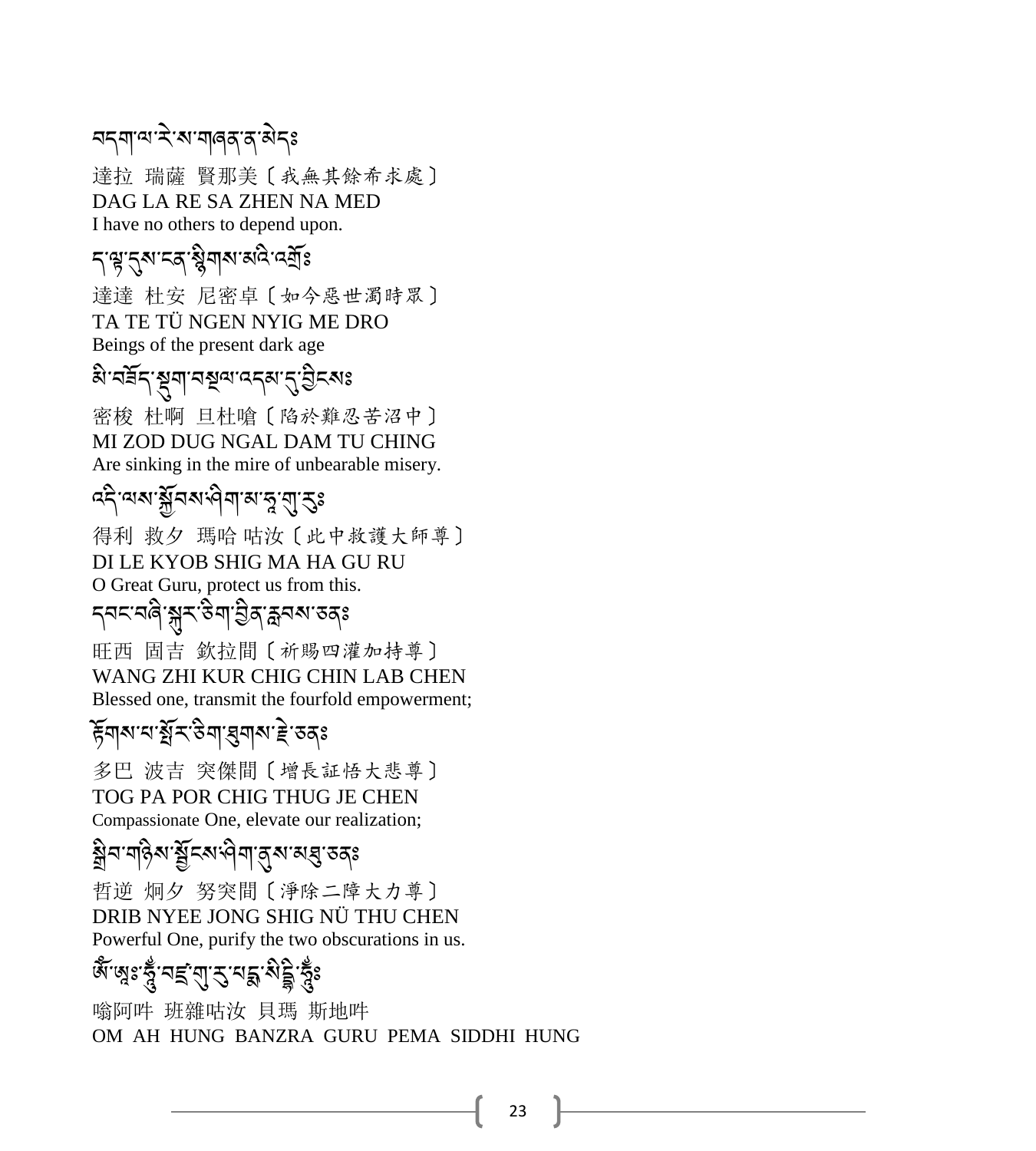# <sub>্</sub>ন্য হ্ৰব্দষ্ট্ৰিক মঙ্কৰুম জুঁ জিনা জ্ঞুত্ত্বিক জ্ঞানী প্ৰকাশ কৰা বাবাৰ বাবাৰ কৰা প্ৰশ্ন কৰা প্ৰশ্নৰ কৰা প্ৰশ্ন ঞ্জেন্ট্রাল্সান্দাস্কর স্ট্রান্দান্দাঃ স্কুর্দ্দাইর্দ্রই অর্থ ক্রমন্ত্রান্ত প্রমান্দের দেশ স্কুর্ণ করা স্কুর্ণ ক্কা ষ্ট্ৰীব্ৰ বিশা বৰ্হীৰ অঁষা বৰ্তন স্থানীয়ে স্থানীয়ে প্ৰতিষ্ঠান বৰ্তন স্থানীয় কৰিবলৈ প্ৰতিষ্ঠান কৰি বিশা

咕汝門參內 嗡宜 秋謝 答布 才巴利 喔色處 攘格 記沃內秀 侓記 利當 雜伊 哲巴答 固多吉 钦拉秀 奔必 汪陀 決任吉 諾杜久 南門 仁增吉 薩問帖 珠固 果胖 托必 嘎哇 及拉夏

〔從上師眉間嗡字放光,猶如水晶般晃耀明亮,由自頂門而融入,清淨身業及脈障,得身金剛 加持及寶瓶灌頂,成為生起次第之器, 植下異熟持明種子,自相續得證化身果位之緣起〕 GU RU'I MIN TSHAM NE OM YIG CH'U SHEL TA WUR TSHER WA LE OD ZER THRÖ , RANG KI CHI WO NE ZHUG LÜ KYI LE TANG TSA YI DRIB PA TAG, KU DOR JE'I CHIN LAB ZHUG PUM PE WANG THOB KYED RIM KYI NOD TU KYUR, NAM MIN RIG DZIN KYI SA WON THEB TRUL KU'I KO PHANG THOB PE KAL WA GYUD LA ZHAG

From the syllable Om (white) like a shining crystal in the center of the forehead of Guru Rinpoche, rays are projected. They penetrate the crown of my head, Cleansing the defilements of the actions of the body and channels;I obtain the blessings of the Vajra-body, I receive the vase empowerment, And become the vessel of the development stage. The seed issown of "Attainment with karmic residue." In my mind is placed the capacity for attaining the state of Nirmanakaya.

མགྲིན་པ་ནས་ཨཱུྂཿ་ཡིག་པདྨ་རཱ་ག་ལྟར་འབར་བ་ལས་འོད་ཟྗེར་འཕོསཱུྂཿ རང་གི་མགྲིན་པ་ནས་ཞུགསཱུྂཿ ངག་གི་ལས་དང་ ক্স্ক্র্ন্সীর্সম্মান্মাঃ মাম্ভ্র্ন্স্ইন্দ্র্র্মইন্স্ট্রন্স্ক্র্নম্ভের্মান্মান্ম মাম্বন্মইন্সং রাজ্ল্বিস্ট্রেন্স্ক্র্যার্ম্ব্রাস্ক্র্যার্ক্স্ব্রাস্ক্র্যার্ক্স্য জিন্নব্ షিন্দ্রেইন্ড্রি'ম'র্মন্ ইনম্জ ম্রন্ম'র্মুন্স্লিম্বার্মিন্দ্রার্ম্মিন্ম'ন'রূন্দ্র'ন্মন্নার্মাঃ

珍巴內 阿宜 貝瑪日嘎 達巴哇利 喔色處 攘格 珍巴內秀 啊格 利當 龍格 哲巴達 松 多吉 欽拉秀 桑威 汪陀 迪覺記 諾杜久 才旺仁增吉 薩問帖 龍覺 佐固 果胖格 嘎哇 久拉夏 〔從上師喉間阿字放光,猶如紅寶石絢爛璀璨,由自喉間而融入,清淨語業及風障,得語金剛 加持及密灌頂,成為念誦之器, 植下壽自在持明種子,自相續得證圓滿報身果位之緣起〕 DRIN PA NE AH YIG PAD MA RA KA TAR BAR WA LE OD ZER THRÖ, RANG KI DRIN PA NE ZHUG, NGAG KI LE TANG LUNG-KI DRIB PATAG, SUNG DOR JE'I CHIN LAB ZHUG, SANG WE WANG THOB, DE JOD KYI NOD TU KYUR, TSHE WANG RIG DZIN KYI SA WON THEB, LONG CHOD DZOG PE KO PHANG KI KAL WA GYUD LA ZHAG From the syllable Ah shining like a ruby in the throat (of Guru Rinpoche), rays are projected. They penetrate my throat, Purifying the defilements of the karmas of speech and the wind; The blessings of the Vajra-Speech enter me. I receive the secret empowerment And become the vessel of recitation. The seed is sown of "Attainment of Control Over Life." In my mind is placed the capacity for attaining the state of Sambhogakaya. The Wisdom Empowerment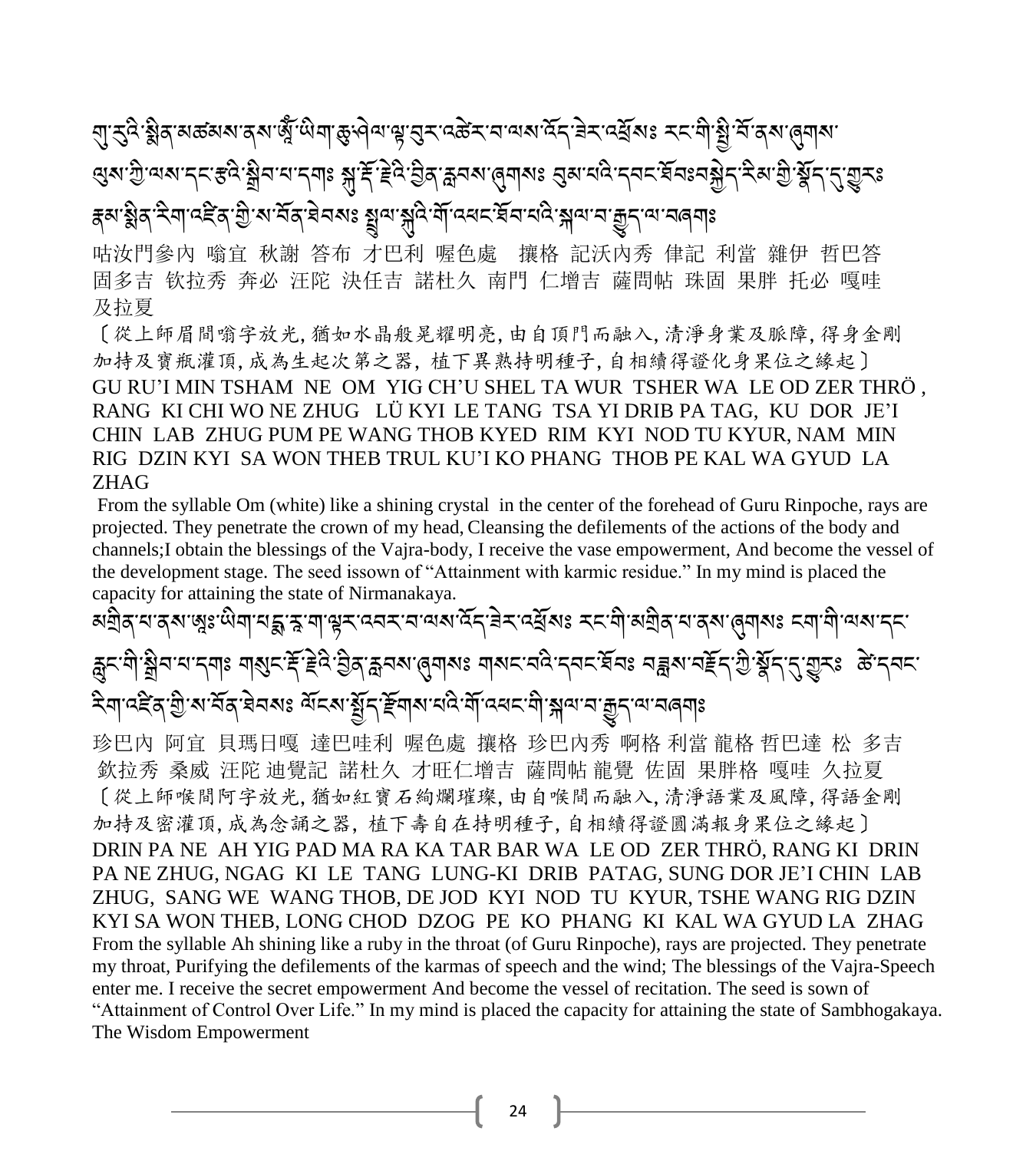ॾॖॻॺॱग़ढ़ॆॱड़ॢॕॱऄॻॱड़ॺॱॺॺॎऀ॓ॱअॸॆ॔ॻॱड़ड़ॱॺॺॱढ़ॅॸ॔ॱॾ॓ॸॱढ़ॺॖॕॺਃ ॸॸॱॺऀॱऄॢॸॱॻॱड़ॺॱ*ॶ*ॸॱऄॱॱऄज़ॱॸॸॱऄॻॱऄढ़॓ॱ ষ্ট্রন'ন'ন্দাঃ ধ্রুনাঝ'র্¥় ≩ন্টি:ঠ্রিন্ক্রনম'ৰ্ন্মোমঃ ক্রিম'ন্নম'থ্যক্রী'ন্ননম্বনঃ নন্দ্রীন'ত ব্লু এটি'র্ম্কুন'ন্মুন্ড প্রুন' ক্রুবি ইনা বইন্ শ্রী মার্সিব ৰবমঃ র্জ্ঞমা সুবি মান্বিব হবি শ্রী স্বাস ক্রুন আবেলাঃ

突格吽宜 南卡 多間利 喔瑟處 攘格 寧噶內秀 宜記 利當 土利 哲巴達 土多吉 欽拉秀 喜 日耶喜記 汪陀迭東 占札里 諾杜久 恰吉仁增吉 薩問帖 秋固 果胖 陀必 嘎巴 久拉夏 〔從上師心間吽字放光猶如清朗蔚藍天空般,由自心間而融入,清淨意業明點障,得意金剛 加持及智慧灌頂,成為空樂占札里之器, 植下手印持明種子,自相續得證法身果位之緣起〕 THUG KE HUNG YIG NAM KHE DOG CHEN LE OD ZER THRÖ, RANG KI NYING KA NE ZHUG, YID KYI LE TANG THIG LE'I DRIB PA TAG, THUG DOR JE'I CHIN LAB ZHUG, SHEY RAB YE SHEY KYI WANG THOB, DE TONG TSAN DRA LI'I NOD KYUR, CH'AG GYE RIG DZIN KYI SA WON THEB, CH'Ö KU'I KO PHANG THOB PE, KAL WA GYUD LA ZHAG

From the sky colored syllable Hung in the heart (of Guru Rinpoche), rays are projected. They penetrate my heart, Purifying the defilements of the karmas of mind and essence.The blessings of the Vajra-Mind enter me. I receive the wisdom empowerment And become the vessel of Bliss-Emptiness HeatYoga. The seed is sown of "Attainment of Mahamudra." In my mind is placed the capacity for attaining the state of Dharmakaya.

જ્ઞૂર ખવાલુવારા જાવે જું વચાર્જુ ખેવા વર્ણિયા વાંચીના જ્ઞૂરા અવવારવારા વાલેવારી કરી કરી કરવા સાચા સ્વાસ વારા સ Ì  $\ddot{\phantom{a}}$ ؚ<br>ا বইমঃ গ্যুষ্মাৰিবিঅম্যান্নদৌমান্ত্ৰবিক্ষ্ণিৰাবাস্থ্ৰানমঃ ঐদ্বিমাৰ্দ্লবিস্ট্ৰেন্ক্লব্মাৰ্ল্বমঃ স্তমাদীমামৰ্জ্ঞবাধাৰ্দ্বান্দমা গ্রি:ন্ননস্থিনঃ শান্মার্স্লিম্মানাক্তির্ র্মিষ্ট্রম্ব্র্ম্ভুম্ঃ গ্লুর্'য়ুন'ন্মিন'ন্ম্লিক্ট'মার্মির্'ন্নম্বম্পারাজ্যমান্ত্র' হঁ হঁণ্ড্ৰিণ সুবি সুৰণৰ ভূন ৰণবৰৰ মূঃ

拉央 突格吽利 吽宜 逆巴 西 嘎答 胖巴 欣杜恰 攘森當 塔達美巴知 棍西利當 西去哲巴江 耶 喜多吉 欽拉秀 策格村巴 敦丹吉汪陀 嘎答 佐巴千布 諾杜久 輪竹 仁增吉 薩問帖 塔突格 知悟 喔沃逆固 嘎哇久拉 夏果

〔復由心間吽字猶如流星般射出第二吽字,與自心無異而合一,清淨阿賴耶業及所知障,得智慧 金剛加持,獲以詞句所表勝義灌頂成為本淨大圓滿之器,植下任運持明種子,自相續得證究竟果 體性身果位之緣起〕

LAR YANG THUG KE HUNG LE HUNG YIG NYEE PA, ZHIG KAR DA PHANG WA ZHIN TU CH'ED , RANG SEM TANG THA TED MED PAR DREY , KUN ZHI'I LE TANG SHEY CHE DRIB PA JANG, YE SHEY DOR JE'I CHIN LAB ZHUG, TSHIG KEE TSHON PA TON TAM KYI WANG THOB, KA TAG DZOG PA CH'EN PO'I NOD TU KYUR, LHUN TRUB RIG DZIN KYI SA WON THEB, TH**A**R THUG KI DRE WU NGO WO NYID KU'I KALWA GYUD LA ZHAG KO

25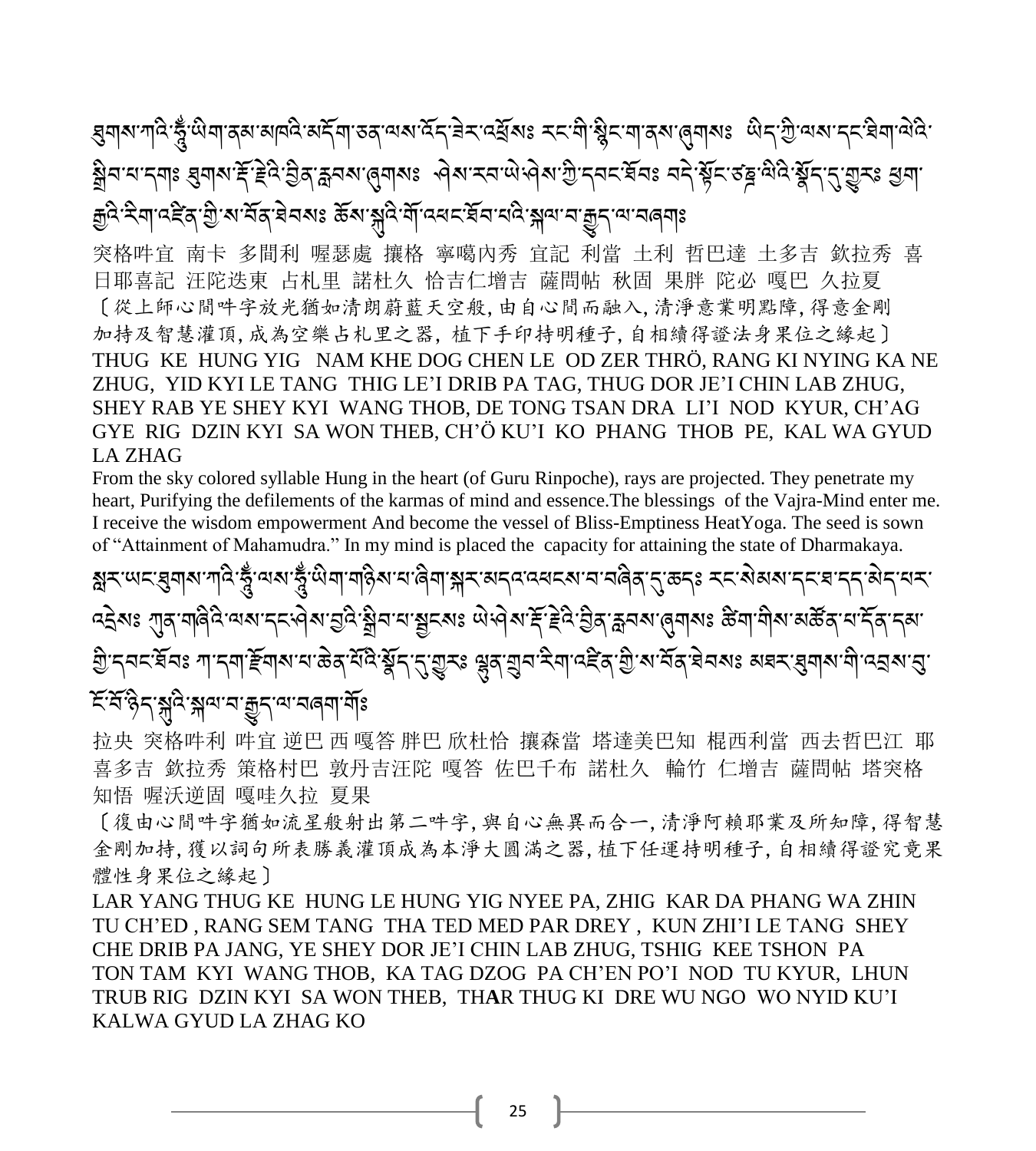Again from the Hung in the heart (of Guru Rinpoche), a second Hung bursts out like a meteor, And mixes indistinguishably with my own mind, Purifying intellectual defilements and the karma of the universal ground. The blessings of the Vajra-Wisdom enter me. I receive the absolute empowerment indicated by words And become the vessel of the primordially pure Great Perfection. The seed is sown of "Attainment of Spontaneous Accomplishment." In my mind is placed the capacity for attaining the state of Svabhavikakaya.

#### <u> </u>রম'ন্নিশ'ক্তী' উট্ট' ক্রম' ক্রিঃ

南夕 才耶 杜旭才〔正當命終壽盡時〕 NAM ZHIG TSHE YI TÜ CHE TSHE When the end of my life comes,

#### **རང་སྲུང་རྲ་ལབ་དཔལ་རིའི་འིངঃ**

攘囊 啊雅 巴瑞襄〔自現妙佛吉祥刹"銅色吉祥山"〕 RANG NANG NGA YAB PAL RI'I ZHING May my perceptions become Ngayab Palri

#### ব্ৰুন'ব্ছ্ন্মাশ্লুম'নব্দ্ৰিন'নৰমাৰ্থঃ

松久 竹威 襄康速〔雙運化身剎土中〕 ZUNG JUG TRUL PE ZHING KHAM SU The manifested Buddha-field in which

#### ৸ৰি'থ্ৰুম'ৰ্ই'ক্লৰ'ৰ্ম্ভ্ৰী সম্ভ

西侓 多傑 南究瑪〔基身金剛瑜伽母〕 ZHI LÜ DOR JE NAL JOR MA My body becomes Vajra Yogini,

#### নামন্দ্ৰই মন্ত্ৰী মুখ্য বুঃ

薩切 喔記 貢悟如〔變成明耀之光團〕 SAL TSHER OD KYI KONG WU RU A light body of brilliant radiance;

#### གྱུར་ནས་རྗེ་བཙུན་པད་འབྱུང་དངཱུྂཿ

久內 傑尊 貝炯當〔融入至尊蓮花生〕 KYUR NE JE TSUN PED JUNG TANG From the Revered Lord Padmasambhava

#### <u>ॸ</u>ॢऄॖ॒ॸॱऄॸॱऴॆढ़ॱऄ॔ॸॱॺॸॺॱक़ॗॺॱॸॆॖਃ

耶美 千波 桑吉迭〔無二無別正等覺〕 YER MED CH'EN POR SANG GYE TE Inseparable, may I attain Buddhahood.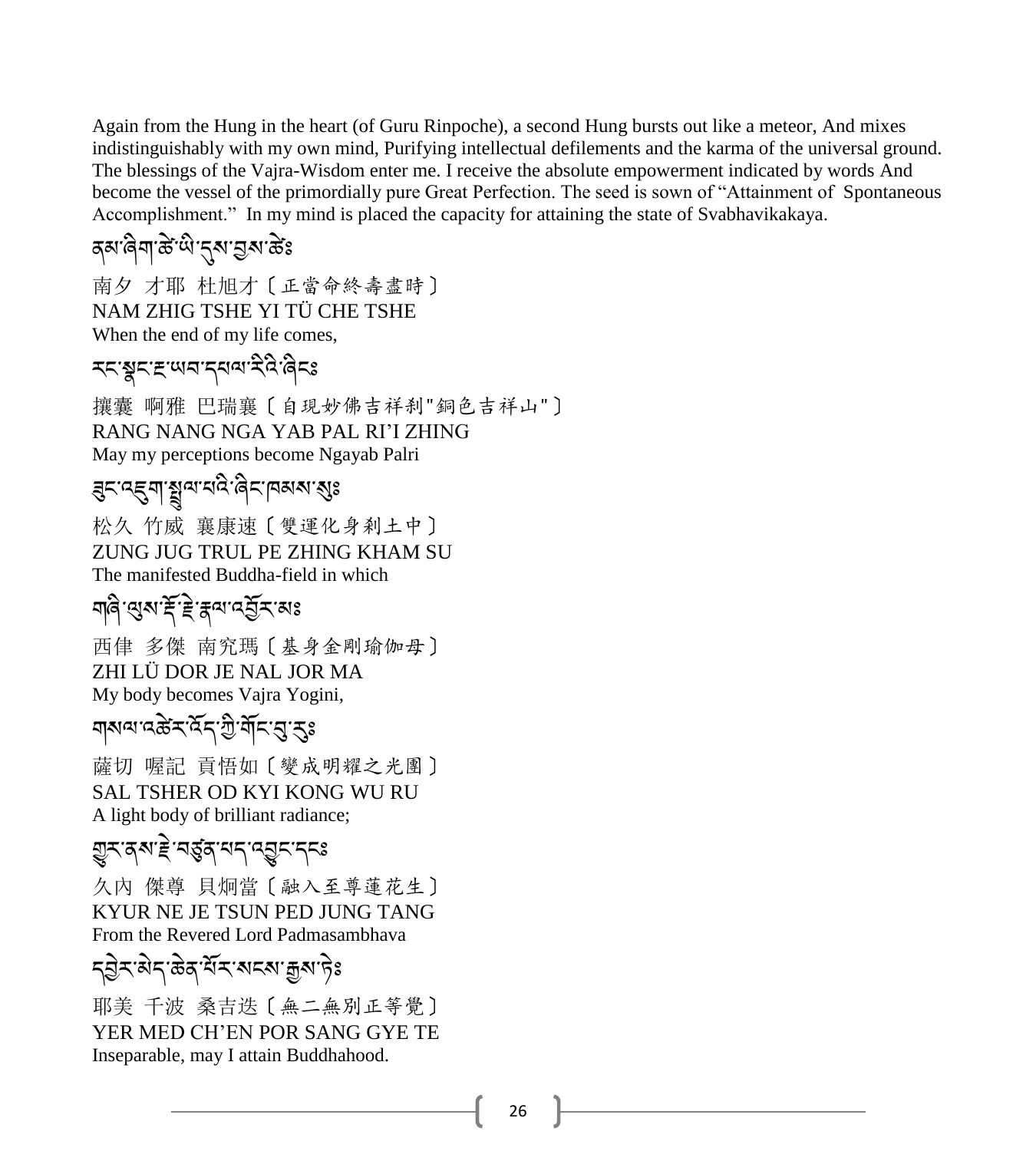# ব্দ্র দ্দুর্শ্মেই ক্রিপ্রেম্ম ট্রিঃ

迭當 東必 秋處記〔空樂雙運之神變〕 DE TANG TONG PE CH'O THRUL KYI By the power of bliss and emptiness

#### ঐ দৌ ৰা ক্টেব'ৰ্মাই ক্ষেত্ৰ বাবে ৰা

耶喜 千波 若巴利〔廣大智慧遊舞中〕 YE SHEY CH'EN PO'I ROL PA LE Display of great wisdom –

#### দেঝৰা নাৰ্য্য ৰাজ্য প্ৰকাৰী দিৱস

康孫 森間 瑪侓巴〔三界有情一無餘〕 KHAM SUM SEM CHEN MA LÜ-PA For all the sentient beings in the three samsaric worlds

#### ন্দ্ৰইন'নব্দি'ন্নম'ৰ'ক্ষ

珍必 迭奔 旦巴如〔最勝引導勝商主〕 DREN PE TED PON TAM PA RU To be the sacred guide of liberation,

#### *≩་*নর্ত্ত্ব্বন্দ্ধ্রুম'ন্মুনাম'ন্মুন'নার্মন্থঃ

傑尊 貝密 悟雍梭〔祈請蓮師賜安慰〕 JE TSUN PADME WUG YUNG SOL Jetsun Pema please empower me.

### ঘার্মন্দার্শ্বইন নীন্দ্রীন্দার্শ বেন বিষা

梭哇 釀格 記內迭〔衷心摯誠而祈禱〕 SOL WA NYING KI KYIL NE DEB I pay to you from the center of my heart,

#### দজ্য উন্নাৰ্ড ৰাজ্য আৰু বিষ্ণ

卡贊 策贊 瑪因諾〔並非口頭之言詞〕 KHA TSAM TSHIG TRAM MA YIN NO Not just by mouthing words.

#### ঠ্রিক'ক্লনম'ব্রুনাম'শ্রী'স্ল্লন্কেম'স্কুন্মঃ

欽拉 突吉 隆内卓〔祈請意界賜加持〕 CHIN LAB THUG KYI LONG NE TSOL Grant blessings from the depth of your wisdom mind.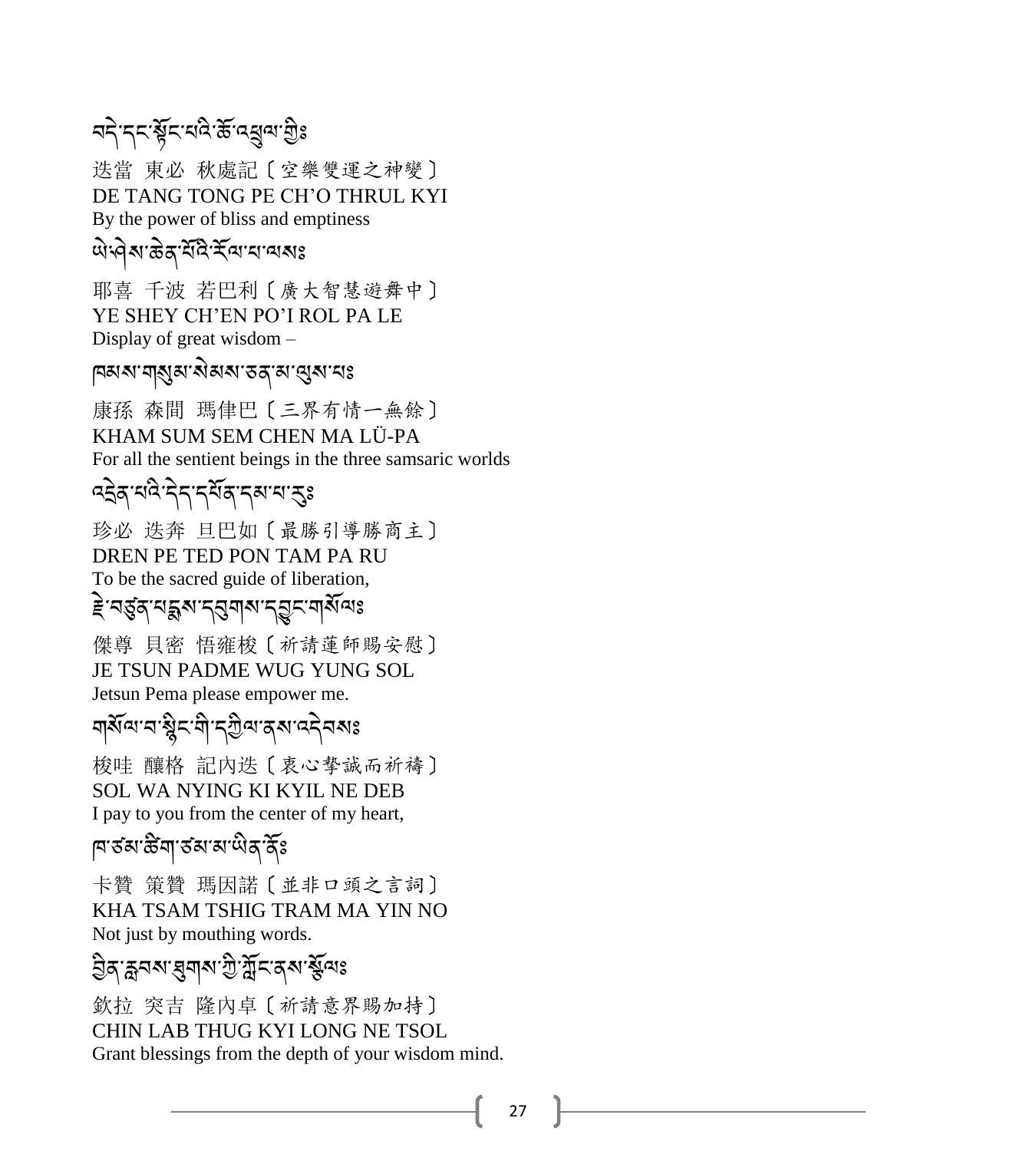#### ব্ৰম্নাইন্ন ন্মুন নেমৰ্দ্ৰ ন্মৰ্মানঃ

散敦 竹巴 雜杜梭〔一切心願自然成〕 SAM TON DRUB PAR DZED TU SOL

Please fulfill my aspirations.

མཐར་བླ་མའི་ཐུགས་ཀ་ནས་འོད་ཟྗེར་དམར་པོ་དྲོད་དང་བཙས་པ་ཞིག་ཝལ་གི་བྱུང་བཱུྂཿ བདག་ཉིད་རོ་རྗེ་རྣལ་འབྱོར་མར་

ঘ্ৰমন্মন্ত্ৰ স্থিন দিম মীৰা বাৰ্থ প্ৰাৰ্থ দুৰ্দি পৰা বিভিন্ন প্ৰাৰ্থ আৰু বিভিন্ন পৰা বিভিন্ন প্ৰদাস বিপ্ৰাৰ্থ ঌ৾ঀৼৼয়ড়৶৸ড়ৢ৽ৼ৾

# 塔 喇米 突噶尼 喔色瑪波 卓當 皆巴秀 瓦及雄為 達尼多傑 納決瑪 薩為寧卡 熱巴贊及 喔

瑪及 供悟 日度 及涅 古日 仁波切 突噶 吞貝 耶昧 若吉杜 之巴究

〔最後從上師心間迅速發射出溫熱熾燃的紅光,接觸到自己所觀想的金剛瑜伽母心間,立即變 成紅色圓形光團,融入蓮花生大師心間 成為無二無別〕

THAR LA ME THUG KA NE OD ZER MAR PO, TROD TANG CHE PA ZHIG WAL KYEE CHUNG WA, DAG NYID DOR JE NAL JOR MAR SAL WE NYING KHAR, REG PA TSAM KYEE, OD MAR KYI KONG WU ZHIG TU KYUR NE, GURU RINPO CH'E'I THUG KAR THIM PE, YER MED RO CHIG TU DREY PAR KYUR

Finally, from the Heart of the Lama [Guru Rinpoche] a warm red light is suddenly emitted, And just by its touching the heart of myself visualized as Vajra Yogini I become a ball of red light Which dissolves into the heart of Guru Rinpoche And unites inseparably as one taste. (Remain in the ultimate nature)

迴向功德及願文: Dedication of Merit and Prayers of Aspiration

# <u> </u>ন্দী'ন'ন্দী'গ্রুম'ন্'নন্দা ।

格瓦 得依 尼杜達〔我今速以此善根〕 GE WA DUYI MIR TU DAG With the virtue (I have accumulated), may I swiftly

དཔལ་མགོན་བླ་མ་འགྲུབ་གྱུར་ནས། །

巴棍 喇嘛 珠及涅〔成就怙主上師尊〕

PAL GUN LAMA DROB GER NIY

Attain the level of the supreme Guru, the ultimate Protector,

বর্ষ্রাব্দাস্তিনা শ্রুনমে খ্রেষাবা

卓瓦 久將 瑪力巴〔令諸眾生無一餘〕 DRO WA CHIK JANG MA LU PA Place all sentient beings without exception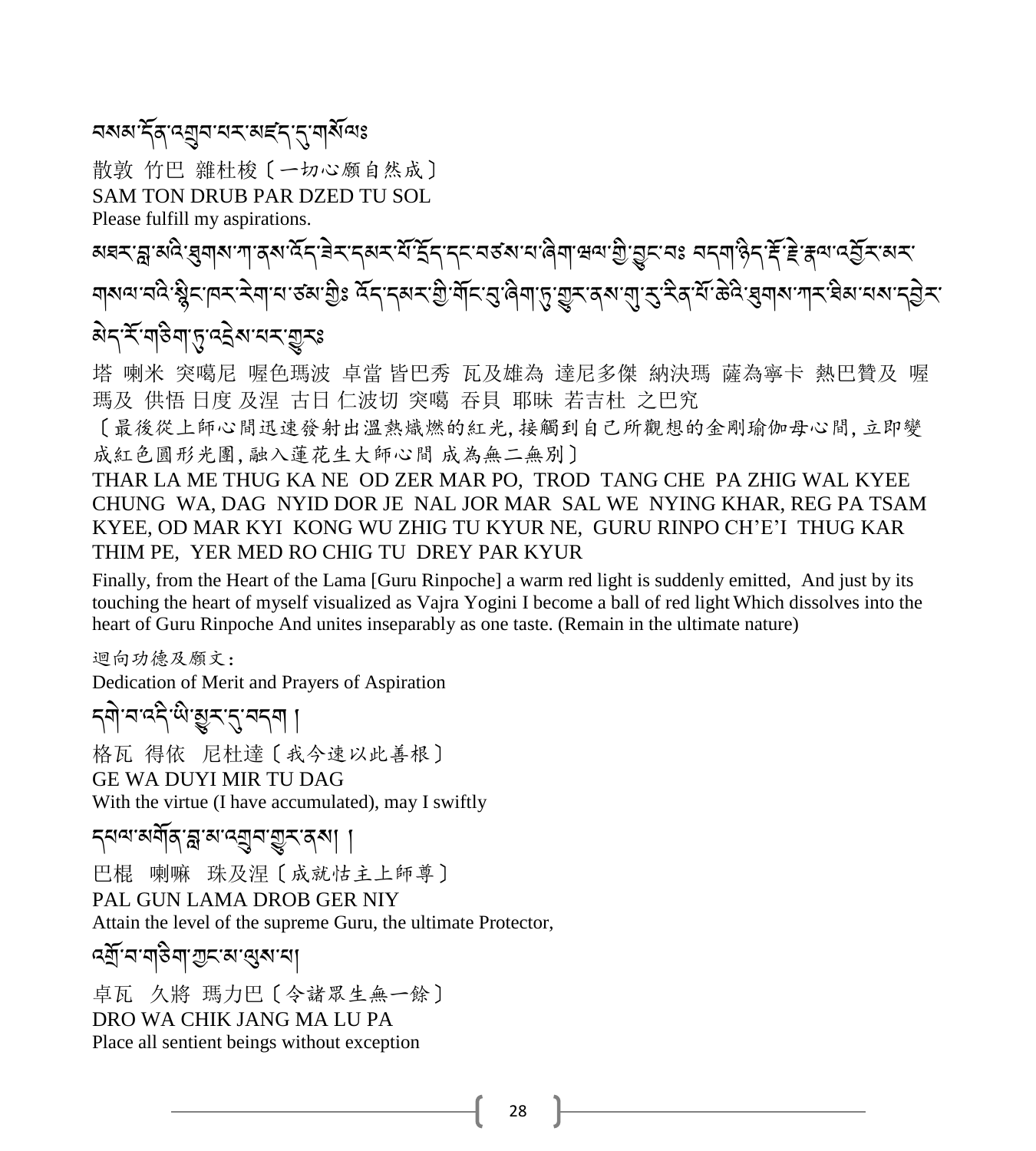### देखे रावादमॅन सर्वे ।

迭意 薩拉 闊巴修〔悉皆安置於此地〕 DEYI SA LA KOD BAR SHOK To the state equal to this.

<u></u> ন্য়ন্মাঞ্ছৰাস্ত্ৰান্ত্ৰীয় মাইৰাস্থিতি

巴丹 雜為 喇嘛 仁波切〔具德根本上師如意寶〕 PAL DEN TSA WE LAMA RIN PO CH'E Glorious Root Lama, precious one,

বন্না নী ষ্ট্ৰ বিঁম বহ্লব নাৰ বাৰ্ত্ত নাৰা 達各 祈喔 貝瑪 丹述拉〔祈求安住頂蓮花墊上〕 DAG KI CHI WOR PADME DEN ZHUG LA Dwell on the lotus-seat on the crown of my head;

# বশ্দইৰ্'ঙৰ্'নন্দ্ৰ'ৰ্ম'ইম'ন্ন্ত্ৰ-'চী

噶珍 欽布 果涅 及松迭〔大德恩惠慈悲垂攝授〕 KA TRIN CH'EN PO'I GO NE JEY ZUNG TE Look upon me with the grace of your Great Compassion.

# ষ্ণু মাৰ্ষ্ণ ব্ৰেমাৰ স্মৃত বিৰোধ স্মৃত বিৰোধ

古松 突及 悟主 雜杜梭〔祈請賜予身語意悉地〕 KU SUNG THUG KYI NGÖ TRUB TSAL TU SOL Grant me the attainment of the Body, Speech, and Mind.

#### दह्य द्मव्य द्मवत्यं याहे श्रृंदायुर्व् ना द्म

將巴 把握 急達 欽巴當〔文殊師利勇猛智〕 JAM PAL PA WÖ CHI TAR KHYEN PA TANG Just as the Bodhisattva Manjushri attained his realization,

#### ্শৰ্ম্;সৰহাৰ্শ্ৰীৰ অধ্যাপক বিৰি

棍杜 桑波 爹樣 爹伸爹〔普賢慧行亦復然〕 KUN TU ZANG PO TE YANG TE ZHIN TE And likewise Samantabhadra,

# <u>ឝ៝៶ᢣ៷៲៶៱៲៷៹៹៹៵៹៵៹៵៷៵៷៝៲៹៷៵៹៷៲៹៷៵៹</u>៹៲

爹達 棍急 積絲 達落江〔我今回向諸善根〕 TE TAG KUN KYI JEY SU DAG LOB CHING In order to train myself to follow after them,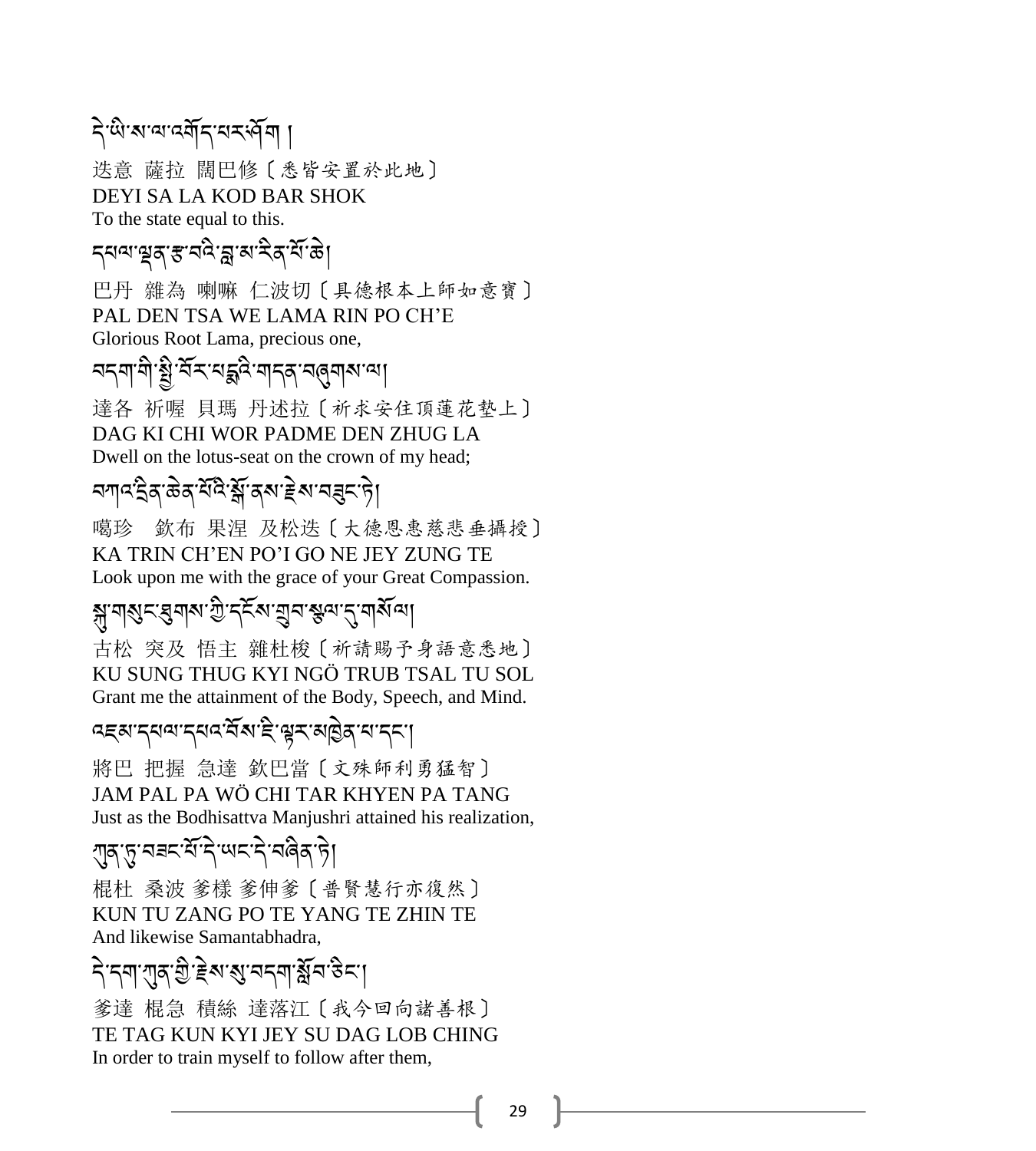# <sub>ॸऺ</sub>बोॱনॱঽ৾৾ঀ৾<sup></sup>ॱॸञ् 'तब्र्भिर् अस्ति । अत्र अस्ति ।

各瓦 杜達 它見 染的卧〔隨彼一切常修學〕 GE WA DI TAG THAM CHED RAB TU NGO I dedicate these merits (for the enlightenment of all sentient beings).

#### ্ঝ'নাথ্রুম'না�্বনাম'ন্নই'ক্কুন্ম'ন'রম্মান্তন'গ্রীমা

地森 沙比 加瓦 它見記〔三世諸佛所稱嘆〕 DU SUM SHEK PA'I GYAL WA TAM CHED KYI As dedication

#### বর্ষু বাবাবাৰাজ্ঞী অভিযান কৰা

卧瓦 剛拉 瓊的 昂哇地〔如是最勝諸大願〕 NGÖ WA GANG LA CHOG TU NGAK PA DEI is praised as supreme by the buddhas of the three times,

# বন্মা নী ন্দী বন্দ্ৰ স্কৰ বন্দী শ্ৰম ক্ৰমে

答給 各為 雜瓦 讀根將〔我今迴向諸善根〕 DAG GI GE WA'I TSA WA DI KUN KYANG All these, my roots of virtue,

# বৰ্নশ্মিশ্ৰীৰ ব্যক্তিত বৰ্ষ কৰা

桑波 却切 染的 卧瓦記〔為得普賢殊勝行〕 ZANG PO CHÖD CHIR RAB TU NGO WAR GYI I dedicate entirely to Deeds of Excellence.

#### ব্ৰু মাৰ্ঘি মেঘৰ ব্ৰুমা অধব অৱ স্থান কৰি কৰা।

南克 塔突 它耶 森間南〔天邊無際一切有情眾〕 NAM KHE THAR THUG THA YE SEM CHEN NAM Beings, infinitely numerous as the limitless sky,

# ষ'ব্বন্'বৰ্ণৰ বৃত্তম'ৰ্মুম'ৰ মুম'ৰ

瑪巴 神德 古森 間具爹〔無勤而得三身相現前〕 MA BED ZHIN TU KU SUM NGON KYUR TE May they attain the Trikaya without any effort;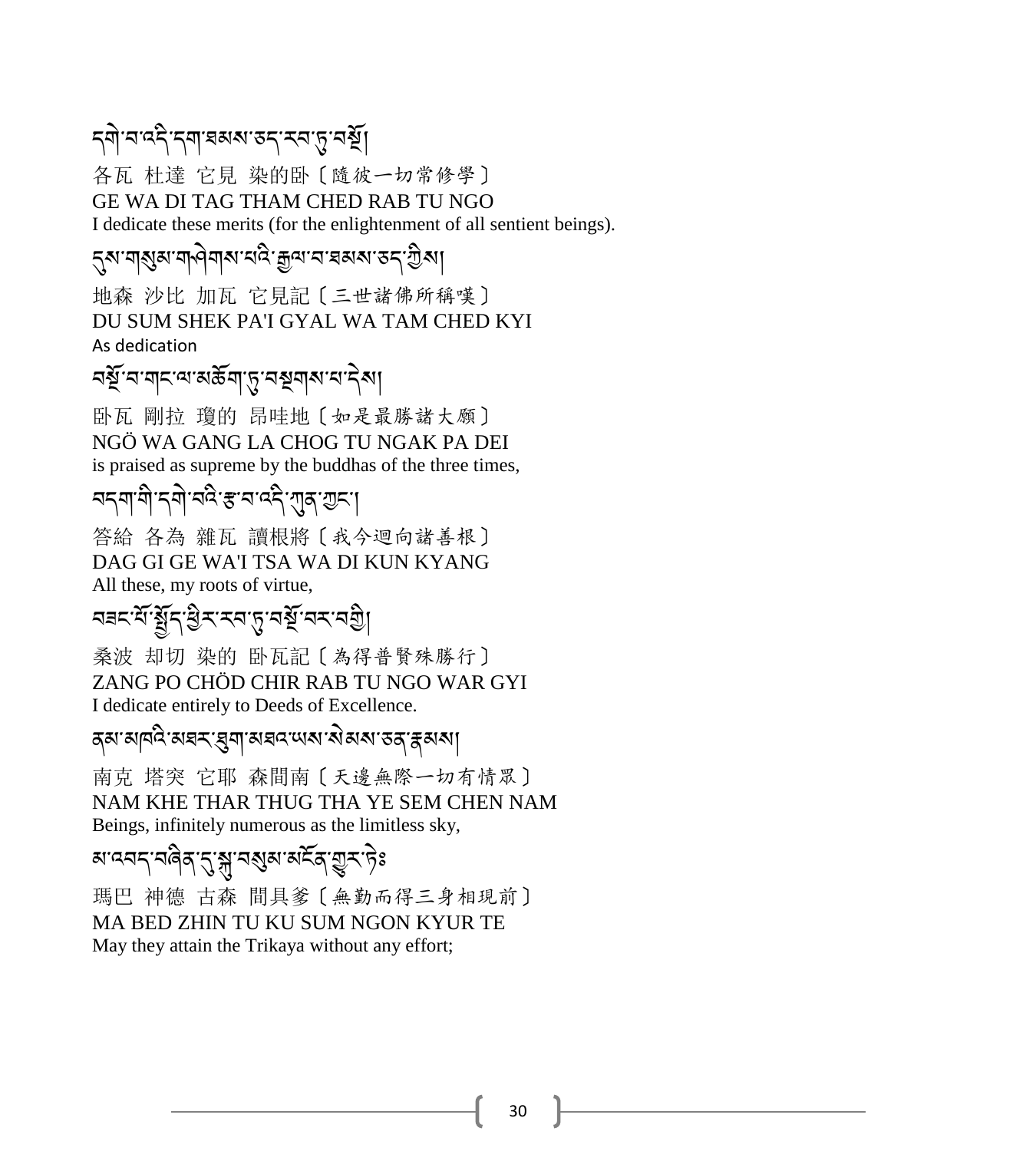#### ষজ্যবর্ষী দুনা মিমমা তথ্য সাধী

帕瑪 卓住 森間 瑪裡巴〔無餘所有六道父母眾〕 PHA MA DRO TRUG SEM CHEN MA LÜ PA And the beings of the six realms, (all of them) my fathers and mothers without exception,

#### ཕྱམ་གཅིག་གདོད་མའི་ས་ལ་ཕྱིན་པར་ཤོག

顯究 頓美 薩拉 辛巴秀〔願祈同時速達究竟果〕 CH'AM CHIG DOD ME SA LA CH'IN PAR SHOG Together may they reach their primordial state.

### *ॸ*ঀॺॱয়ৄॺ<sub>৾</sub>ঀৢॱয়<sup>৻ঽ</sup>ॱয়ৢॱౙ<sup>੶</sup>য়ড়য়</sup>ৼঀৼ

巴丹 喇美 古策 丹巴當〔吉祥威德上師常住世〕 PAL DEN LA ME KU TSHE TEN PA TANG May the life of the glorious Lama be stable;

# མ୮འ་མནམ་ལོངས་ལ་བད་སྐྱོད་འབྱུང་བ་དང་།

卡念 用拉 德及 炯瓦當〔普天之下有情具喜樂〕 KHA NYAM YONG LA DE KYID JUNG WA TANG May joy and happiness arise for all the sky-like (endless) beings.

#### <u> বর্ন</u>া নাৰৰ ম'শ্রুম'র্স্ত নাম'নমনাম'ষ্ট্রন'ষ্ট্রহম'ৰ্ম।

達善 瑪力 措薩 住雄尼〔自他/她積資淨除諸業障〕 DAG ZHEN MA LÜ TSHOG SAG DRIB JANG NE May I and others without exception accomplish the merits and purify our defilements,

#### <u>য়</u>ৣঽ৾<sup>৻</sup>ৼ৾৻য়ৼৼ৻য়৸ৼ৸৻৸ৼ৸ৼ৻৸

逆杜 桑傑 薩拉 闊巴秀〔願速成就無上佛果位〕 NYUR TU SANG GYE SA LA KHOD PAR SHOG And may we swiftly attain Buddhahood.

#### <u></u>য়ৢন<sup>੶</sup>নম্নুর্`মই: ক্রুন্স, মুইন'র্টন, ক্রুন্স,

突登 則貝 間及 龍欽巴〔佛陀教法莊嚴龍欽巴〕 THUB TEN DZEY PE GYEN CHIG LONG CH'EN PA The Doctrine of Longchen Rabjam, the unique ornament adorning the Teachings of the Buddha,

31